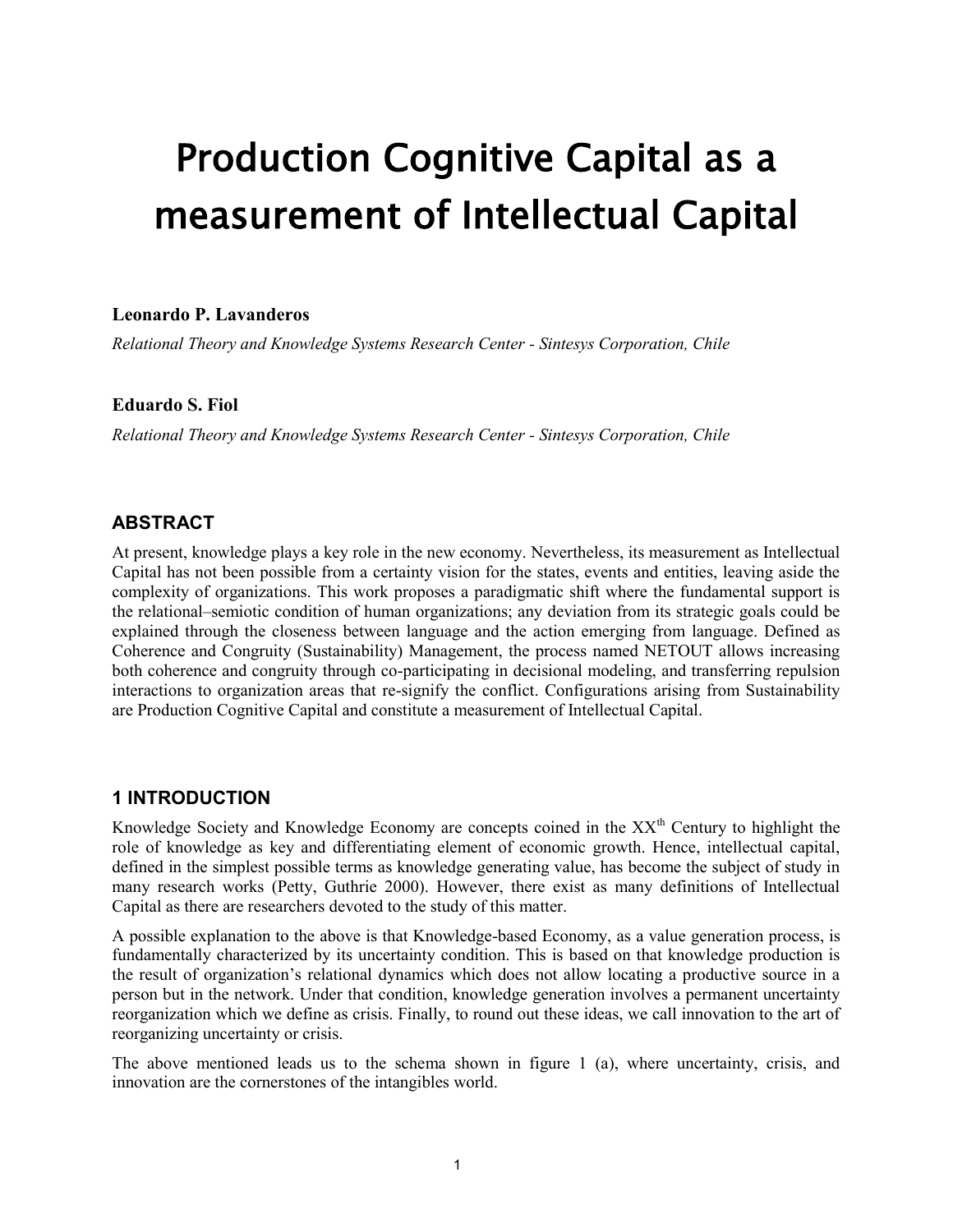

Figure 1. Tangibles and Intangibles Worlds.

By the other hand, object economy, the more traditional view, may be explained through another scheme, shown in figure 1 (b), whose cornerstones are certainty, power and conservation.

Here, certainty is bound to the permanence, to the object itself. Power and Control are a means used to "press" knowing where, when, and how. Finally, the idea of conservation is the appropriation over the capital, leading to richness through consumption.

The worlds shown in figure 1 are not exclusive but may coexist and be integrated, leading to a "better" configuration which is obtained "rotating" the (a) side, superposing both, leading to a virtuous hexagon shown in figure 2.



Figure 2. The Virtuous Tangible/Intangible hexagon.

As shown in figure 2, there are two apparently opposite "worlds": tangibles and intangibles, coexisting,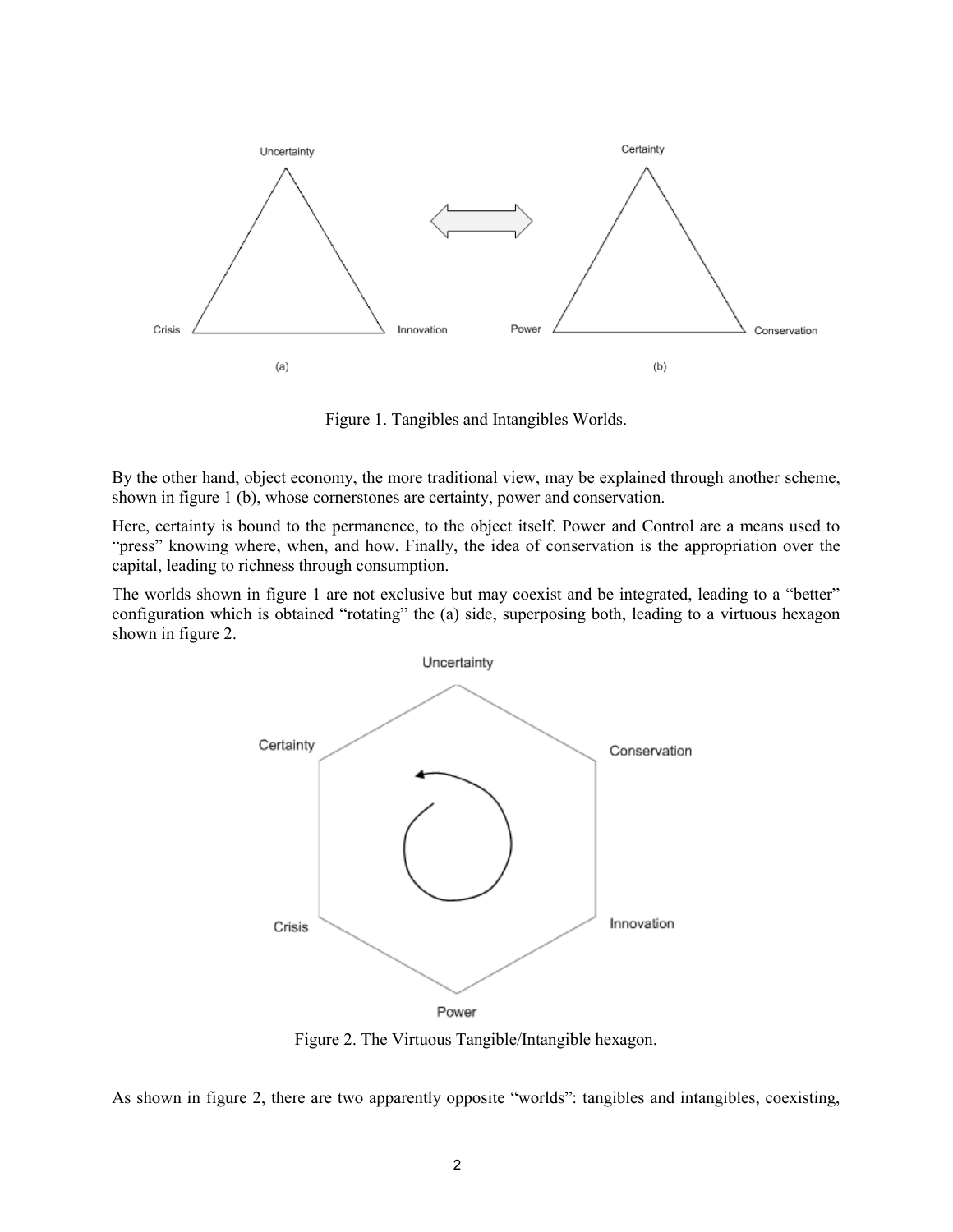and the hexagon is called virtuous because the two opposite worlds are co-active, generating emergence or synergy instead of reduction, as in the ying-yang metaphor, and it is possible to make a "leap" from one world to the other, depicted in a spiral movement. Thus, we may have, for example, a leap from innovation to uncertainty (in knowledge production), where tangible economy will enforce profit conservation; another example, innovation is always trapped between power/control and conservation.

The above leads us obligatorily to a change in our approach, from an objectual-dyadic view to a relational-tryadic one.

# **2 BACKGROUND**

#### **The Relational Approach**

Relational Theory is an explanatory system basing its operation in the relation as a sense and world generation process. For this theory, the relational unit in cognition is Organism-*Entorno*, opposite to the classic proposal of organism and environment (Malpartida and Lavanderos, 1995 and 2000). The Surroundings of the observer are unique and permanent relational configurations of territoriality (code generation for bonding and belonging) for this one.

We spoke of Co-circumstantiality in the distinction of units, implying, as much the definition of the observer like the definition of the observed unit. The observer constitutes itself in the act of distinction as a unit.

If all the unit is a Co-construction, the objectivity principle will have to be applied then to the process by means of which the unit is defined (distinction acts). In this sense, we can define the objectivity of an operating form, like the explanation of the mechanisms of units generation.

In the relational process, the objectivity does not talk about the territory or nature (to be experienced), but the process of obtaining the map (reformulation of the experience), that is to say, which are the criteria, explicit rules, alternatives or conventions or implicit statements reporting construction process of models in general and explanations in specific.

The relational view compels to think that knowledge constitutes territoriality (Lavanderos and Malpartida, 2005), by way of networks configurations within a process which itself designates as value. This means that the notion of value in the network configuration is located in the exchange activity with other networks instead of the network itself.

#### **The Relational Organization Approach**

Relational Organization Approach (ROA) is a way of studying organizations coming from relational processes –viewing processes, rather than substances, as the basic forms of the universe–. ROA prioritizes change over conservation, novelty over continuity and emergence over reduction.

Creativity, change, disruption, and uncertainty are the main topics of a relational view.

This approach looks at relationships as fundamental, and does not require the existence of states, events, and entities, but insists on unpacking them as distinctions from culture which emerge as complex processes involved in –set of activities and transactions that take place and contribute to– their constitution.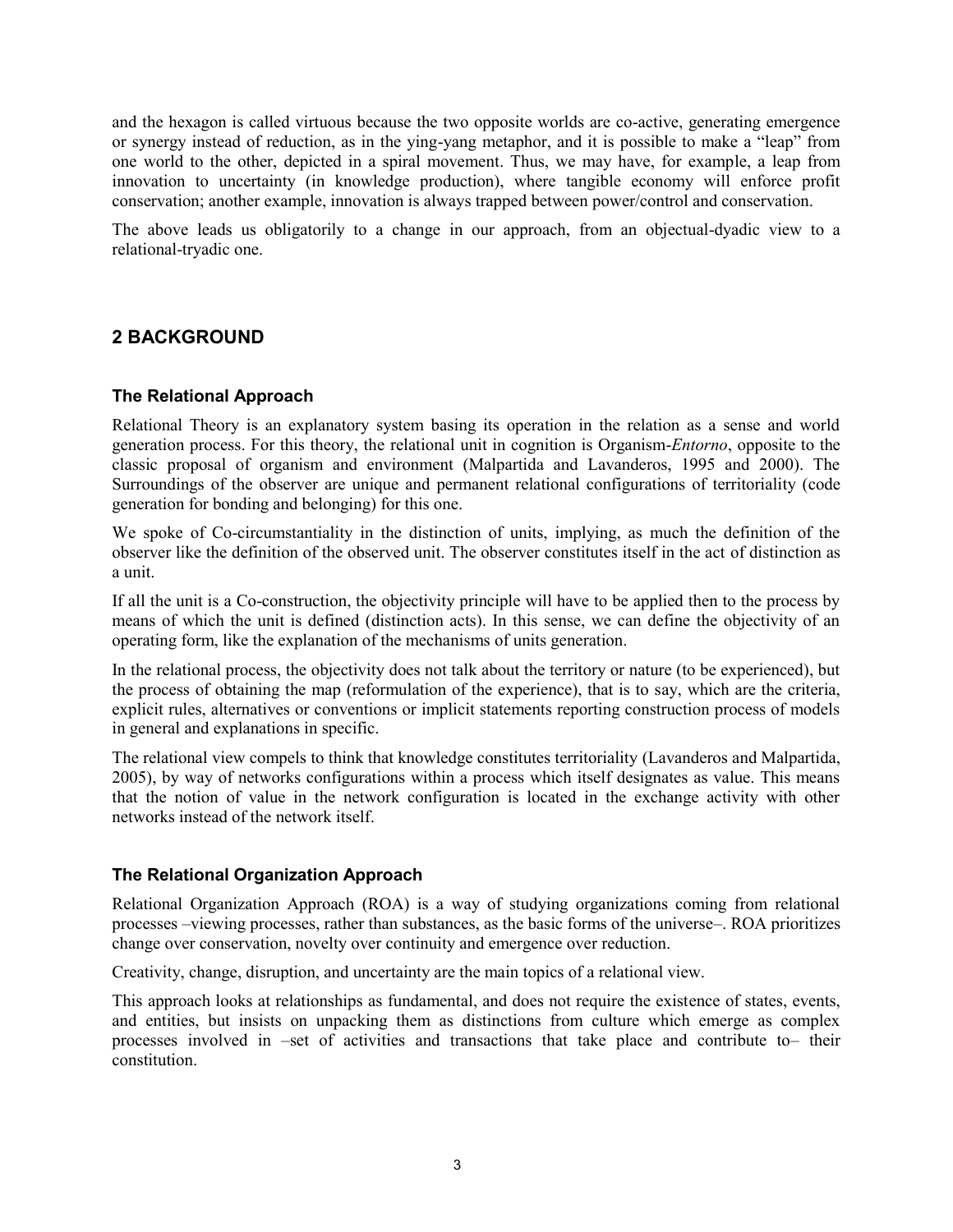Relational view relies on anti-dualism, i.e. the recognition that everything that is has no sense apart from its relationship with other things, and, therefore, long established dualisms such as mind and body, reason and emotion, humanity and nature, tangible and intangible, object and subject, need to be overcome.

In a tangible economy, object language (nominalization) has been the condition to overcome intangible world demands. Thus, if we define Organization as a relational system (set of relational processes), semiotically organized from the culture, as a legitimator of the above mentioned, then, knowledge production can be defined as the result of code structuring which generate intentionality to accomplish a determined product/service development process.

Related to the above, we can state that a concept like Intellectual Capital will have no sense if it is bounded to accumulation ideas. So, it is much more appropriate to speak about Production Cognitive Capital instead of Intellectual Capital. Production Cognitive Capital should be defined as a code system (semiosis) intentionally aimed at goods/services production. A first difference between them is that Production Cognitive Capital is sharper, focused on processes. Naturally, as any code needs to be interpreted, this process generates uncertainty, because there is a gap between the code intention and the associated action; a smaller gap means less uncertainty.

Production Cognitive Capital is located in the Business Intelligence scope, since it facilitates decision making through the comprehension of current functioning and action anticipation, generating a consistent direction facing complex scenarios.

The above definition allows assessing semiotic structure effectiveness in the productive process through closeness evaluation, which is called coherence. This involves a paradigmatic shift in business view and R&I (Research and Innovation) role, which would directly impact the associated strategies development. Because of that, design efforts associated to R&I must be driven from the relationship among those strategies to the form of knowledge associated to its development, since this one would explain in a better degree the generation of value of use and value of exchange in the new economy scope. Production Cognitive Capital must be understood as the knowledge or configurative process associated to both values, which is a feature only found in the relational process. The above implies that an increase in Production Cognitive Capital is in strict proportion to the relational quality of the network which produces it; in other words, a rapprochement between the argumentative line and the associated action degree (coherence).

A desirable consequence of this development would be an increase in network coherence and, hence, in Production Cognitive Capital as company value. In this new scope, knowledge generation would be a natural process aligned with organization's "emotional state", which is supported by three cornerstones: Cognition, Semiotics and Interactivity.

The present chapter is aimed at looking for alternatives, both theoretical and methodological, to assess Production Cognitive Capital. For that purpose it is divided in three sections: Cognitive Sciences ¿what is knowledge in an economy scope?; NEUS method as an approximation to Production Cognitive Capital assessment; and Inventing an organization as relational states structure.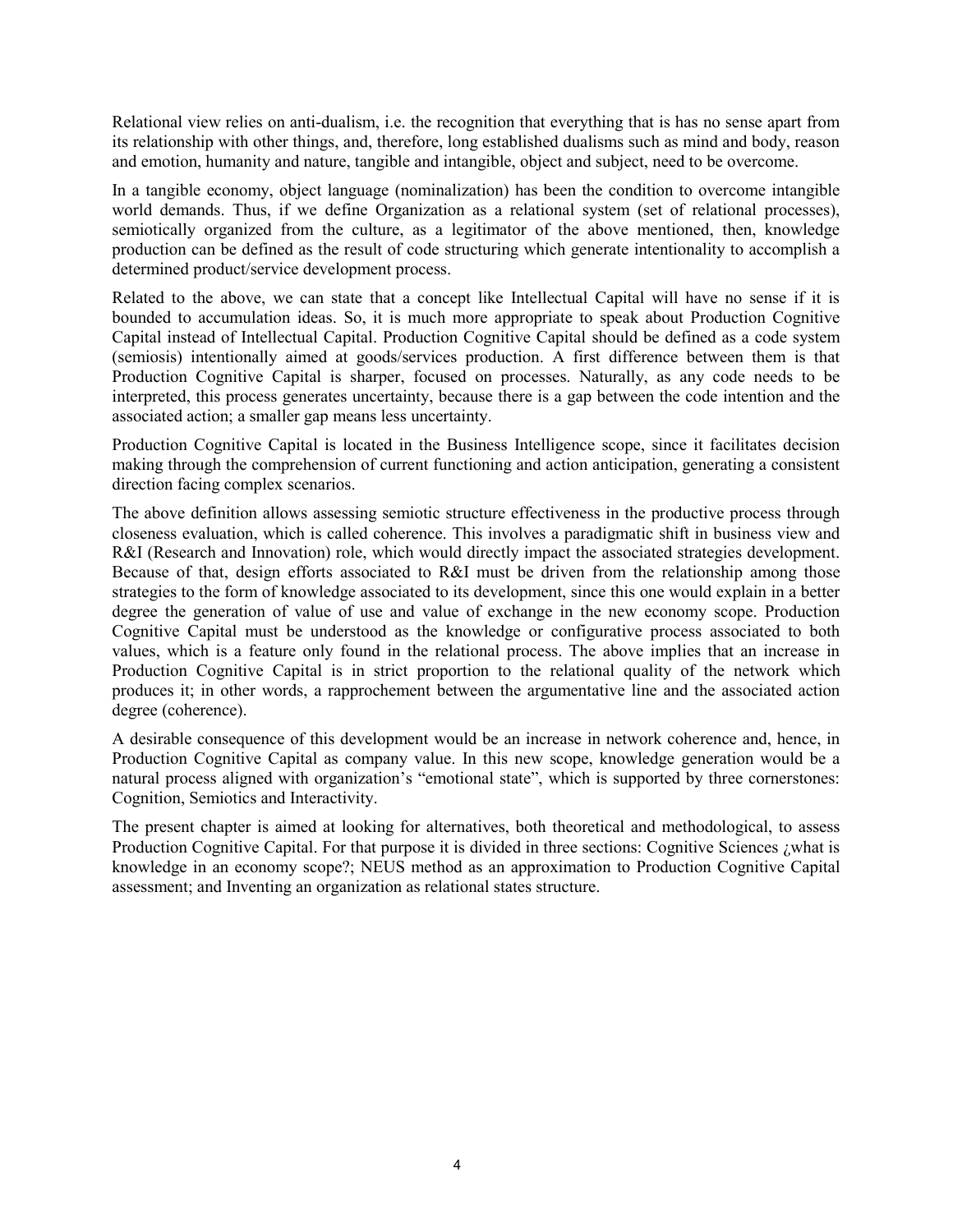# **3 APPROACH.**

# **3.1 Cognitive Sciences ¿what is knowledge in an economy scope?**

Knowledge theoretic and scientific analysis in all its dimensions are known as Cognitive Sciences. Information technology is usually the most visible aspect of this huge research and applications field whose main concerns are knowledge, information and communication (Varela, 1998).

A first approximation to "Knowing" arises from the symbolic school, which defines cognition as information processing in terms of symbolic computations or symbol manipulation based on rules. To this school, symbols must adequately represent an aspect of the real world (Varela 1998).

A second approximation comes from the notion of emergent properties and their self-organization (Sun and Alexandre 1997), and since the orientation in the reformulation of cognition is related to connections, this approach was denoted as Connectionism. In this case, the strategy consists not in symbols and rules, but in the connective dynamics among elements. For this School, Cognition is the emergence of global states in a network made of simple components, the validation of which takes place in the relation of a correspondence between the emergent status and the resulting structure for a given cognitive aptitude.

The above mentioned schools may be classified as representational, mainly because representation supports cognitive activity according to the definition provided by these schools. In the opposite way, there are the non-representational schools characterized by the Enactive and Relational schools.

The Enactive school states that cognitive aptitudes are linked to lived experiences (Varela et al., 1992). Cognition is no longer a device that manipulates representations but makes a world emerge through an effective action: a history of structural coupling that enacts (brings forth) a world.

The central idea to enaction is stating common principles to a linkage among sensory motor systems explaining how the action may be perceptually guided in a world that depends on the perceptor (Varela et al. 1992).

Finally, the position of the Relational School assumes as irrelevant the existence (ontogeny) of a prestated world as a condition for the observer cognition. How we know is explained as the generation of configurations (narrative) whose associative structure is determined by the culture. This way, we go from an ontological approach, whose objects have existence by themselves, to an epistemological approach, in which the distinctions are generated on the basis of the observer culture. These configurations (distinction operations) are taken by the observer networks that share meta-configurations organized for bonding guidelines (what one makes a part of himself/herself) and belonging (what one becomes a part of) which is defined as territoriality (Lavanderos and Malpartida 2001). The observer does not exist as an isolated individual but as a component of the cultural network which determines its configuration making approach.

## **Intellectual Capital definitions and their implications from the cognitive schools perspective**

From the symbolic school standpoint, if a company's knowledge is a reality which can be assessed and reduced to symbols, then an observer would have a universal character and could make an invariant narrative with regard to the knowledge given so he/she has the operations which make its representation possible. But, can knowledge be represented on the basis of its physical characteristics? And, if this were so, which should be these physical characteristics to allow their representation, apart from the associated semiotic rules?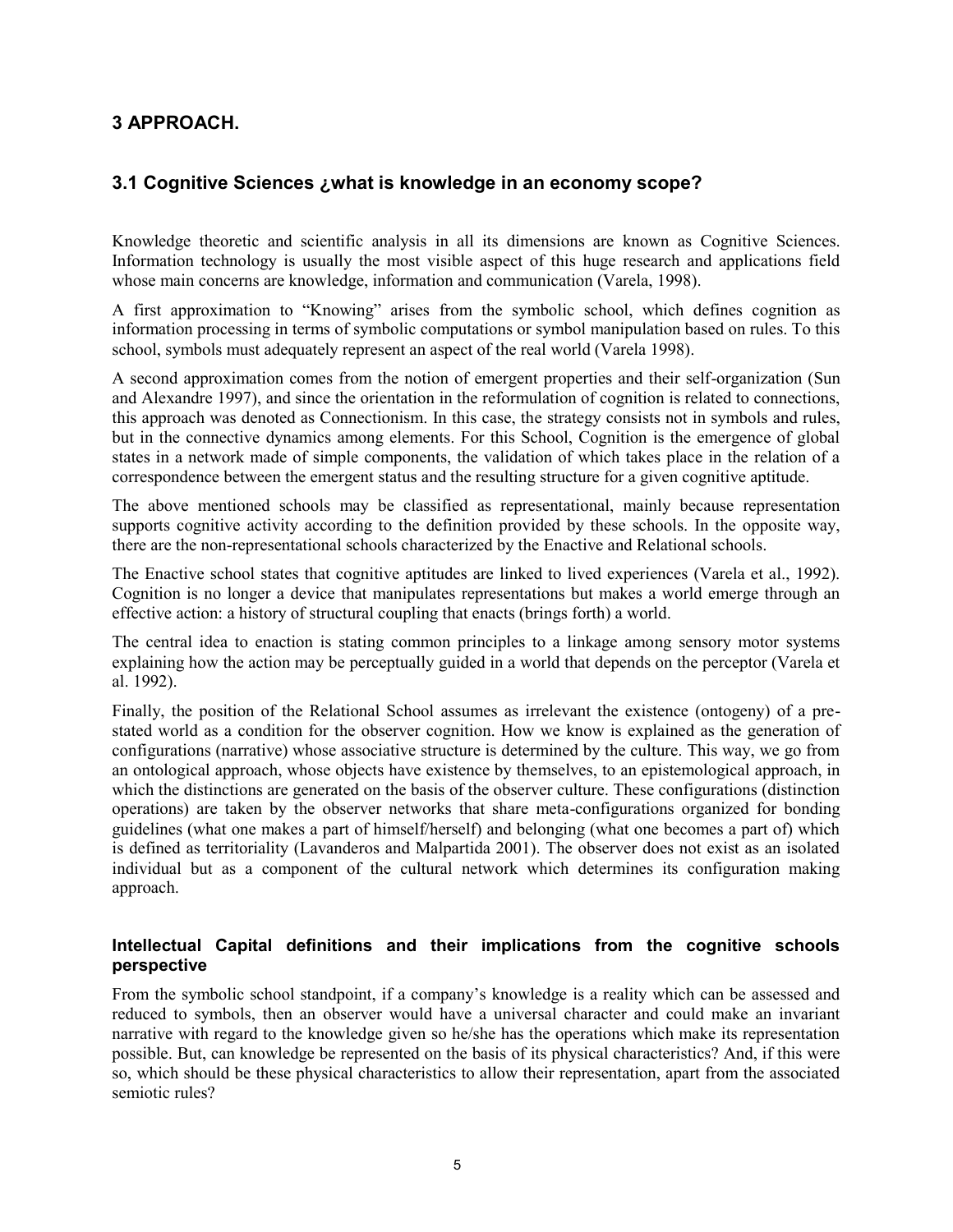From this perspective, only objects can be represented which we associate to the quality of knowledge, in fact in most of the works on Intellectual Capital, knowledge is presented as a quality-determined form. This is a distinction which, on the one hand, presents the object in this case and which, on the other hand, accompanies the quality in which it is presented. To put it in other words, it assigns a name to the object that is presented, and on the other hand, it is associated to a sentence to express in what feature such an object is presented. Here the presented object is knowledge, and it is presented in a feature of intangible objects.

Let us examine the definition of Intellectual Capital offered by Stewart (1998), "it is the sum of everything everybody in a company knows that gives a competitive edge". This clearly shows that knowledge is conceived as an object so that it may fulfill the condition of the sum. This same conception is repeated when researchers divide intellectual capital into human, structural and relational capital.

Another way in which knowledge manifests is as an object state, though expressed through a series of intangibles (Andriessen, 2001). This author selects a set of distinctions allowing describing knowledge as a way of accumulation. By way of an example, we can quote the idea of managing information, patents, manuals, etc. The latter implies a reifying of the knowledge process. From this perspective, knowledge is homologous to socially useful work as it is conceived as the root cause for the generation of wealth. Seen from this perspective, knowledge acts as the causal cumulative force, a sort of "stock" which the members of an organization possess. Therefore, the amount of knowledge should be proportional to the amount of individuals who make up the company, which, by reduction to the absurd, would imply that companies with a greater intellectual capital should be mega-companies.

At this point, we could well sum up that Intellectual Capital is conceived in most cases as a concept that can be represented on the basis of producing objects which are associated to the quality of knowledge. This allows us to create an illusion of measure, since we can quantify the number of objects associated to that quality, reflected in believing that the observer's universality condition and its descriptive invariance which makes it possible to speak of human resources accounting and financial balances. Likewise, the objectual idea of representation leads us to the design of multiple indicators, all of which are different, even those from companies belonging to the same industry. This has a direct impact on the impossibility of establishing distinctions for each indicator as to how much is good and how much is bad, low level of interpretation by the investors and what is more important, not being able to establish how the indicator and the creation of value are related. On the stated above, we may say that issues arising from the multiplicity of Intellectual Capital measurement and management approaches derive from the fact that knowledge is conceived as arising from symbolic representation, or as an object.

If the symbols must leave the scene, which one of the cognitive schools would enable us to establish the groundwork for an epistemology of Intellectual Capital?

## **Towards an epistemology of Production Cognitive Capital**

From the above it is deduced that, as a general rule, intellectual capital definitions are seen as a symbolic conception, which brings as a consequence a multiplicity of models and indexes. Because of it, at this point we analyze the constitutive to build the intellectual capital from the schools: connectionist, enactive and relational**.**

From the connectionist or internal representation school view, the interest is in the processing rules that respect the semiotics of internally represented knowledge that generates value. In this domain, knowledge would be an emergent of the communication process, an interpretation which an observer makes of the interaction between two observers. Hence, knowledge would be a representation of a relation between oneself and some other party. This implies establishing equivalences determined by language, in terms of number, and by culture in relation to the diversity of knowledge which generates value. The latter could explain the problem that indexes are all different, even those in companies that belong to the same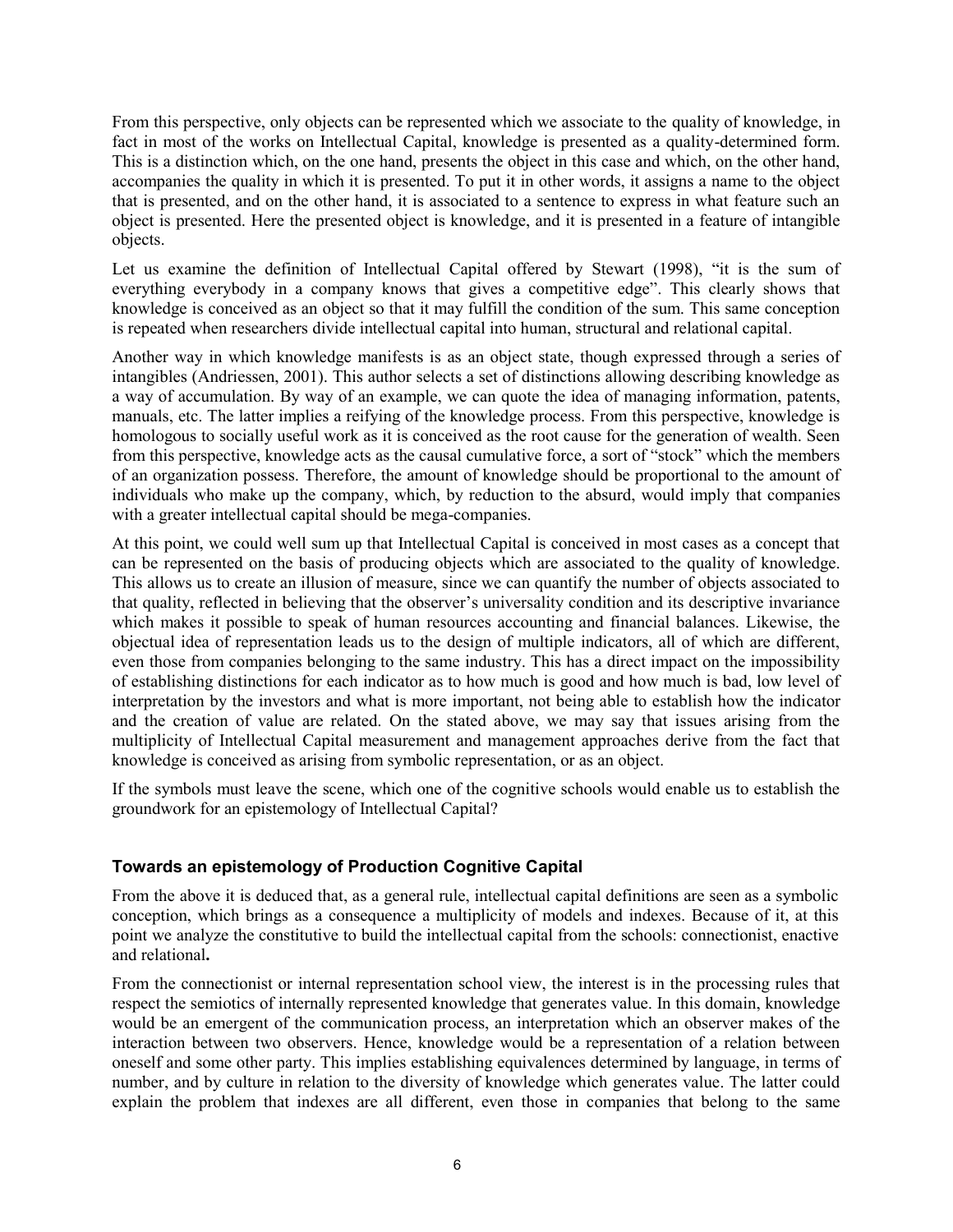industry, in addition to the ambiguity in the investors' interpretation. The basic issue of this approach is the notion that relationships can be represented as internal computations of entities and instants (Von Foerster, 1972). Hence, intellectual capital would be seen as a final representation, in the physical sense, a product of a relational element, the company, whose internal structure (the specific organization), is an internal representation of that Intellectual Capital. Even though this approach eliminates a series of obliged assumptions such as objectivity, their main limitation is the access to the internal structure or the form in which the relational process acquires sense and meaning, not for an individual, but for the network. And, hence, Intellectual Capital would be "computable" in terms of operations of the representation which this structure makes, something very close to the vision of the company, operations which have shown very little effectiveness in their application.

Knowledge is neither a thing nor the property of a thing, because it primarily addresses to a process; it cannot be localized independently from the network that generates it. Hence, it follows that it is not possible to represent knowledge as an object. Knowledge accounts for relational aspects, which implies that it is not possible to describe a relational element that generates knowledge as an internal representation of a knowledge structure. Because of this, there is a burst of indicators, under the form of companies that determine them and, due to dissatisfaction, these indexes are changed by the same companies within a given timeframe.

Based on the above, if we cannot represent knowledge, we must give up this idea seeking refuge in non representation. Next, we shall analyze the possibilities that non representational cognitive schools offer us facing the operationalization of intellectual capital definition.

If knowledge emerges as action in the world (Varela, 1998), that is, if knowledge that generates value makes emerging a world of meaning, then, Intellectual Capital is a set of actions accepted as such. There would exist, then, an operational closure or autonomy, which in the organization context would allow making the distinction in that set of actions which constitute and are network-generative, making possible its emergence as such. Even though this approach, designated as enactment, allows us to remit ourselves to the process and not to the object, it does not enable us to assess Intellectual Capital in an operational manner.

This statement is based on the following sentence: "knowledge is at an interface among mind, society and culture, and not in one or even in all of these elements. Knowledge does not pre-exist in any form or place, but is enacted under particular conditions" (Varela et al. 1992). The question arising immediately is: what are the particular conditions allowing knowledge enactment which generate value? Due to this same situation, under certain particular conditions the computation of these depends on the observer describing them and on the network for which they are described. In other words, what has been enacted will be an enacted translation made by a narrator, a return to subjectivity but, at the same time, without any representation.

Upon the above stated, it would seem that the computations associated with Intellectual Capital should already operate from the observer, though in the art of narrative, the latter understood as a configuration, a product of operating in culture, the fruit of organizing the relations as semiosis, that is, highly significant networks generating value for the organization. In order to achieve the latter, we shall take the relational vision, which compels us to think that knowledge constitutes territoriality (Lavanderos and Malpartida, 2005), that is to say, code generation for bonding and belonging, by way of configurations of the networks within a process which itself designates as value. The latter means that the notion of value in the network configuration is located in the exchange activity with other networks.

Relational theory establishes that transactional activities across different networks allow territorial value equivalence associated with the object as located configuration in the relation and not in the object as such.

It is then the network activity and the structure supporting it what constitutes Intellectual Capital. Thus,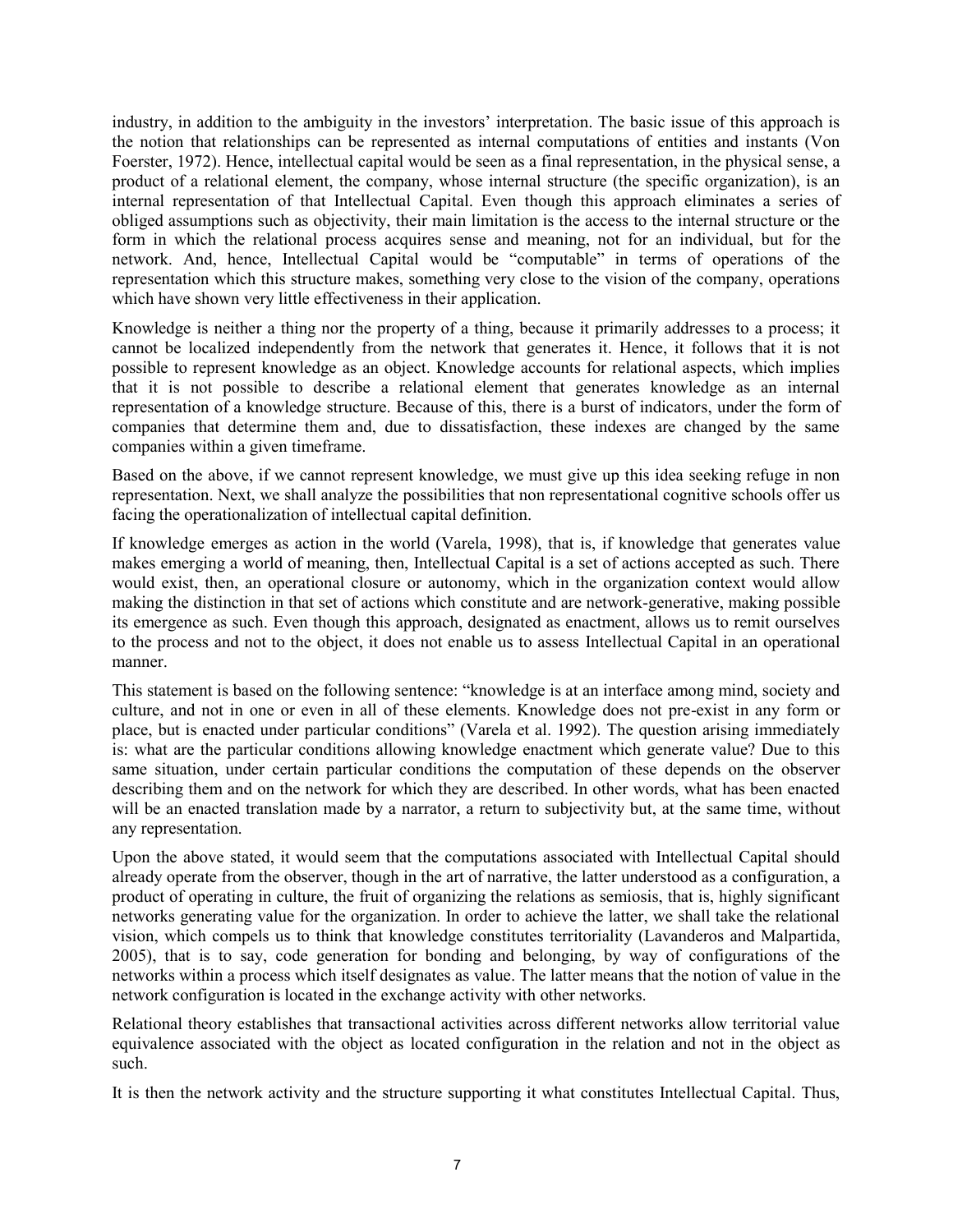knowledge definition in intellectual capital becomes located then in the exchange mode and in the configuration type in which it makes sense to be exchanged. Therefore, we may talk of intellectual capital assessment as the structural expression of the relations which culturally determine those configurations in terms of the value notion which generate territoriality. From this perspective, knowledge as an object disappears, and what is accumulated is the relational strategy for the production of value configurations that allow, due to the high degree of semiotic equivalence, their ability to transact with other networks.

Upon this basis, what must be assessed is the network relational structure to an extent such that, for different contexts, the intellectual capital value is the consistency of the configurations which have sustained the organization of the network, allowing its conservation.

As can be inferred from the above, talking about knowledge and value is to make a reference to the relation as a process. Consequently, it is not possible to generate universal rules for building a unique semiotic structure.

Is in this sense that cognitive sciences contribute with an appropriate guide as regards the implications of including intellectual capital in the representation and non representation domain. The first makes possible to recover external elements and project internal ones, thereby rendering intellectual capital nonviable as a process and inevitably reducing it to object accounting. In the second case, enactment is incomplete because it maintains the observer/setting duality, which makes unviable to understand intellectual capital as a network relational process. Finally, the relational school allows the design of basic computations of Intellectual Capital, as it locates the process as emerging from decisional history made up of the relational form or network structure, determined by the culture and conservation of territoriality. The latter, then, permits modeling the decisional process and the interactive and relational structure of the network in relation to its semiotic production of value exchange. It is at this instance where intellectual capital indexes become structural descriptors of the decisional process.

Summing up, epistemological foundations that better interpret the Intellectual Capital spirit in the  $XXI<sup>st</sup>$ century are in relational theory. This allows the development of a new vision of Intellectual Capital, which emphasizes the organization of the relations determined by a culture.

If we look deeply inside through this point of view, we can define a company as a process of relationships determined by its culture and organized according to the exchanges of bonding and belonging codes among people which guide the decision-making process for value generation. Therefore, Intellectual Capital –as knowledge which generates value– emerges from the consistency of the relational process between the structure of the organization and the decisional process within that structure.

In conclusion, Intellectual Capital measured as coherence and congruity is defined as Production Cognitive Capital. From relational epistemology we can deduce that intellectual capital can not be conceived as an object, but as a process, the Production Cognitive Capital.

# **The Management Process. Description, explanation and tautology.**

If we define the management process as a system of actions towards achieving a goal, then the success of the last one depends fundamentally, from the relational vision, on the coherence among what is described, the associated explanation and the legitimacy of the tautology to the relational network. The description of the actions does not endure any logic, as Bateson points out (Bateson, 1980) it is a series of facts about which we do not know how they get interconnected. By the same, the explanation will not supply any information more than the already owned by the description. It is then the tautology or connective form applied to the description which allows connecting the actions generating sense to the series of facts contained in the description for a certain context. Then, when we refer to the tautology legitimacy, what we state is that for a command relational network, an instruction not necessarily achieves an explanation generating decisional coherence, this means that the narrative should match what it is going to be done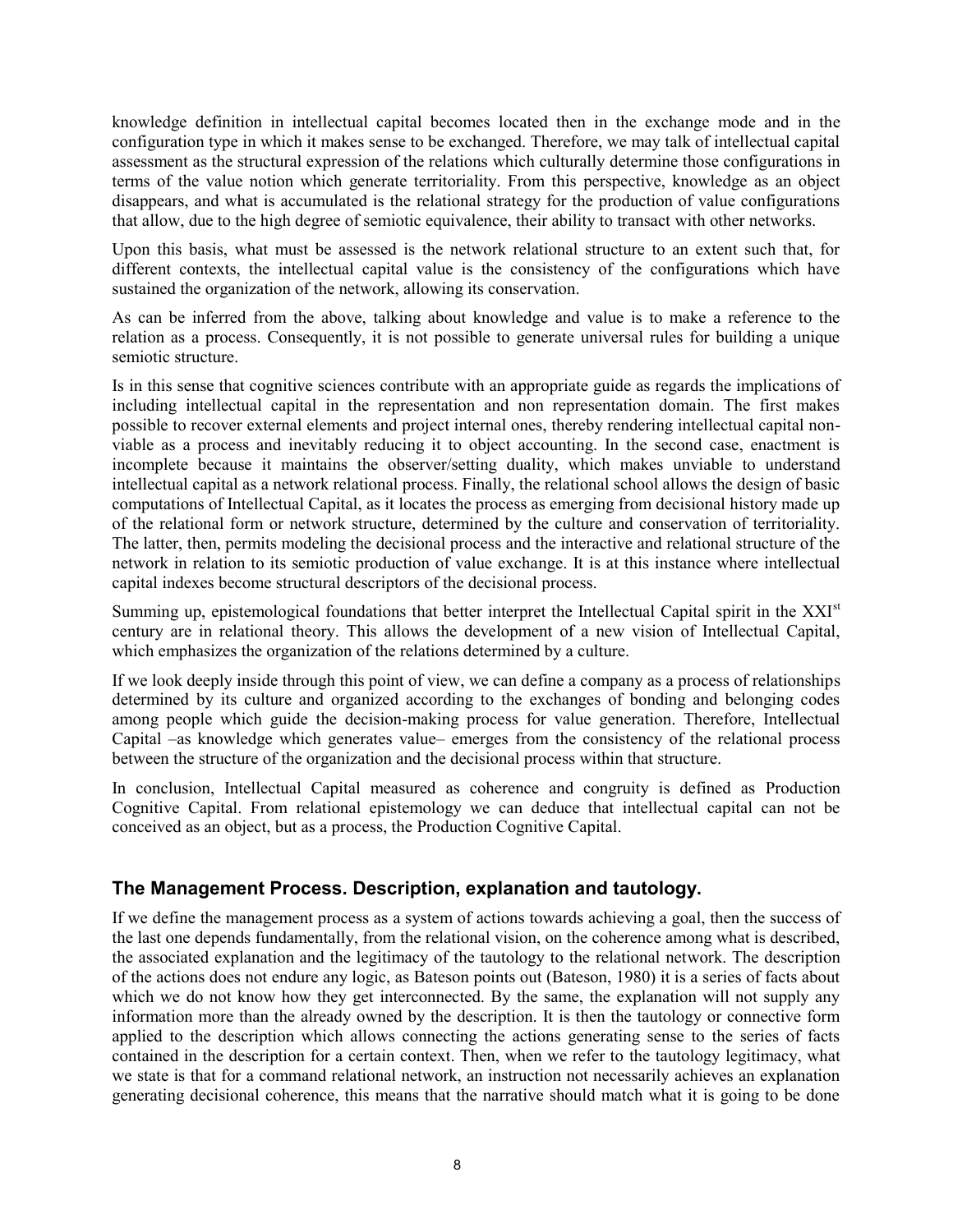with what finally is done. This way, the Production Cognitive Capital (PCC) references the legitimacy degree of the tautologies used in the productive management process. This is, the greater the tautological legitimacy the greater the coherence in the management process which will have as consequence a relational network highly co-organized (semiotic production), cohesive (use value), coordinated, decentralized and with high power of exchange or congruity (change value). Then, it is a matter of understanding PCC as the semiotic-aesthetic effective exchange which allows the network to act cohesively to achieve a goal. We understand semiotic-aesthetics as relational configurations generating effective and affective belonging and bonding. The above could be exemplified in the following way: it is not enough that the leader generates orientation in the actions with high explanatory value, fruit of the applied tautology, but also it shall be legitimized in the subordinates affections or confidence.

On this base we have developed the NEUS method which is shown next.

# **3.2 NEUS method as an approximation to Production Cognitive Capital assessment**

#### **3.2.1 Introduction**

The Production Cognitive Capital evaluation process is named NEUS (Network Evaluation for Unbalanced Systems), which is aimed at reducing incoherence and incongruity through a joint participation in the decisional modeling, managing difficult interactions by means of reconfiguring the relationships, improving this way both coherence and congruity.

NEUS is focused in explaining and evaluating network linking state on configuration exchange basis (narrative) and action schemes or interactivity (behavior) that have meaning for this network context.

Production Cognitive Capital arises from relational processes sustainability between the organization structure and its decisional process, and its evaluation can be supported by two parallel processes: meaning exchange (semiotic configurations) and interactivity.

Semiotic configuration exchange is the process that generates meaning equivalence from the used narrative. Narrative arises from the cognitive type that generates it, linked to semiotic recursive circuits' presence, and the possible meaning in the exchange process, named Structural and Semiotic Equivalence respectively.

On the other hand, interactivity is related to organization's behavioral dynamics, which is understood as the approach or rejection process among stakeholders, when a decisional process occurs.

Then:  $PCC = f (NCA, NSA, NIA)$ 

Where:

- PCC is the Production Cognitive Capital
- NCA is the Network Cognitive Affinity
- NSA is the Network Semiotic Affinity
- NIA is the Network Interactivity Affinity

#### **3.2.2 Network Cognitive Affinity in the decisional process (NCA)**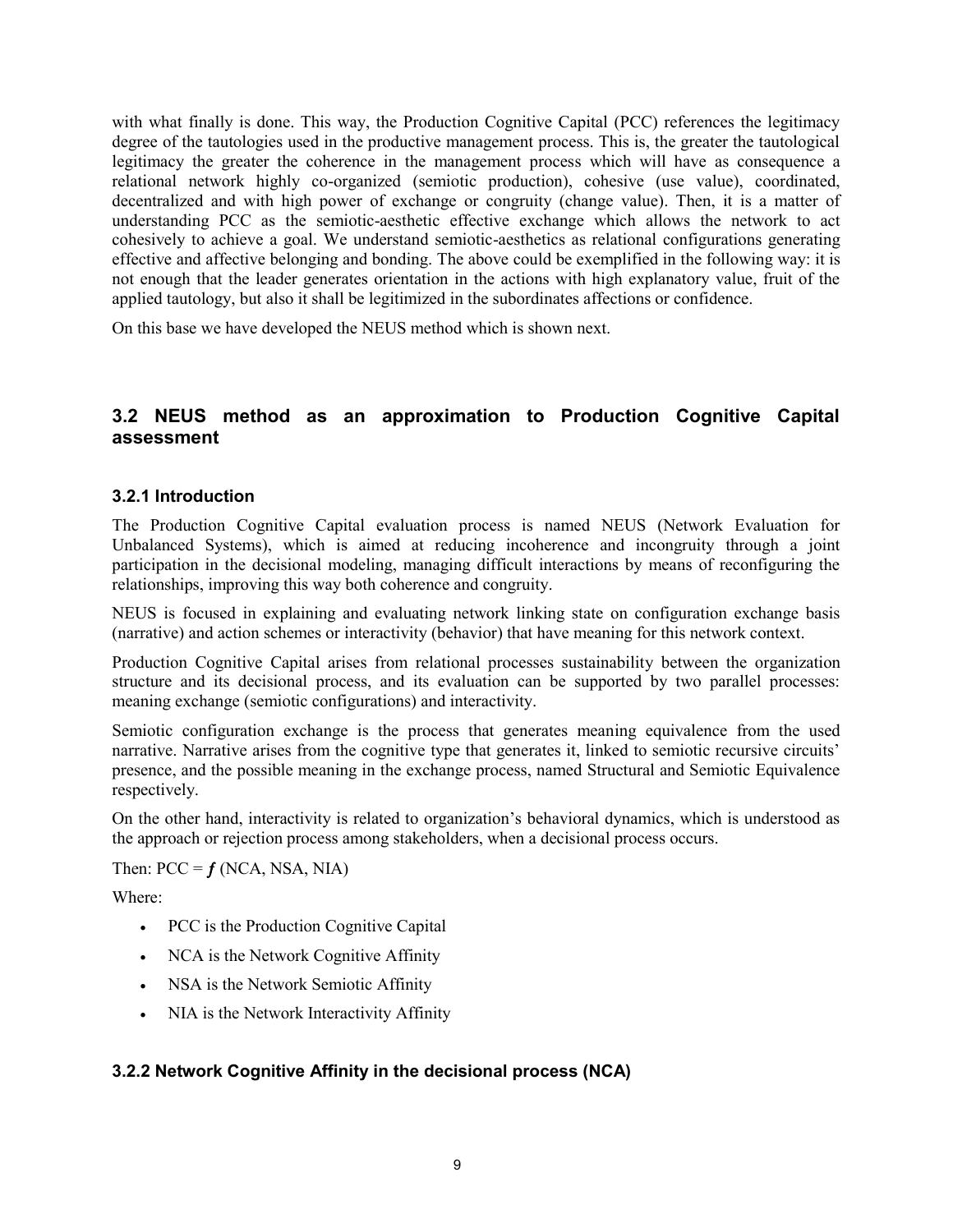In essence, human activity is based on semiotic operations, particularly language; thus the base of distinctions as cognitive operation generates connective structures in the reformulation speech with regard to a question. These structures arise from connection type and number among concepts used in an explanatory process. Semiotic relationships relate to terms or words presence in any series as the paradigmatic ones are to joining terms or words without specifying a particular way. Speech paradigmatic axis translates essential, stable, accepted, and implicit relationships for a certain network.

From this, an analogy is established among the axes of the speech, the distinctions and the used relationality, in the following way:

- Speech Syntagma (distinctions from a base question).
- Thinking Paradigm (connective network of distinctions).
- Type of used associations or terminological relationships: associative or causal.

The following are some rules or outlines that allow connecting the syntagmas:

- Attainment: Concepts in which the presence of one affects other, the connection is temporary. The simplest scheme is causality.
- Association: Concepts overlapping their meanings in the relationship.

From the above, it is established that the discursive process, from its base of distinctions, generates a configuration of concepts by means of consecutive and associative connectors. In the case of a network, for every member the type of configuration expresses the affinity degree among them when building the explanations.

The specific methodology for this kind of modeling is based on the Cognitive Map concept (Ackerman et al. 1995), a system that charts the reasoning line of the observer as concepts and connections (Figure 3), where rectangles S<sub>i</sub> represent the semiotic line, connectors the paradigmatic line, arrow connectors the attainment, and simple connectors the association;  $P_1$  is the question that rules the context and  $S_5$  is the potential attractor. From this structure, it is possible to carry out different types of analysis, for example: speech attractors, terminal elements, opening elements, and concept centrality. With this, it is possible to find out that some reasoning concepts centralize and rule the connectivity of ideas and concepts, so that they allow characterizing the cognitive speech type. The cognitive map accounts for the paradigm from where the observer builds its observation. This technique allows to structure, analyze and generate meaning for different problem types. Cognitive mapping can be developed directly in an interview, allowing the observer to build and argue, as the problem arises.



Figure 3. Example of a Cognitive Map.

The narrative structure is generated as a cognitive map, from concepts within the scope of decisionmaking problems inside the organization, as well as their connections. Maps are compared, trying to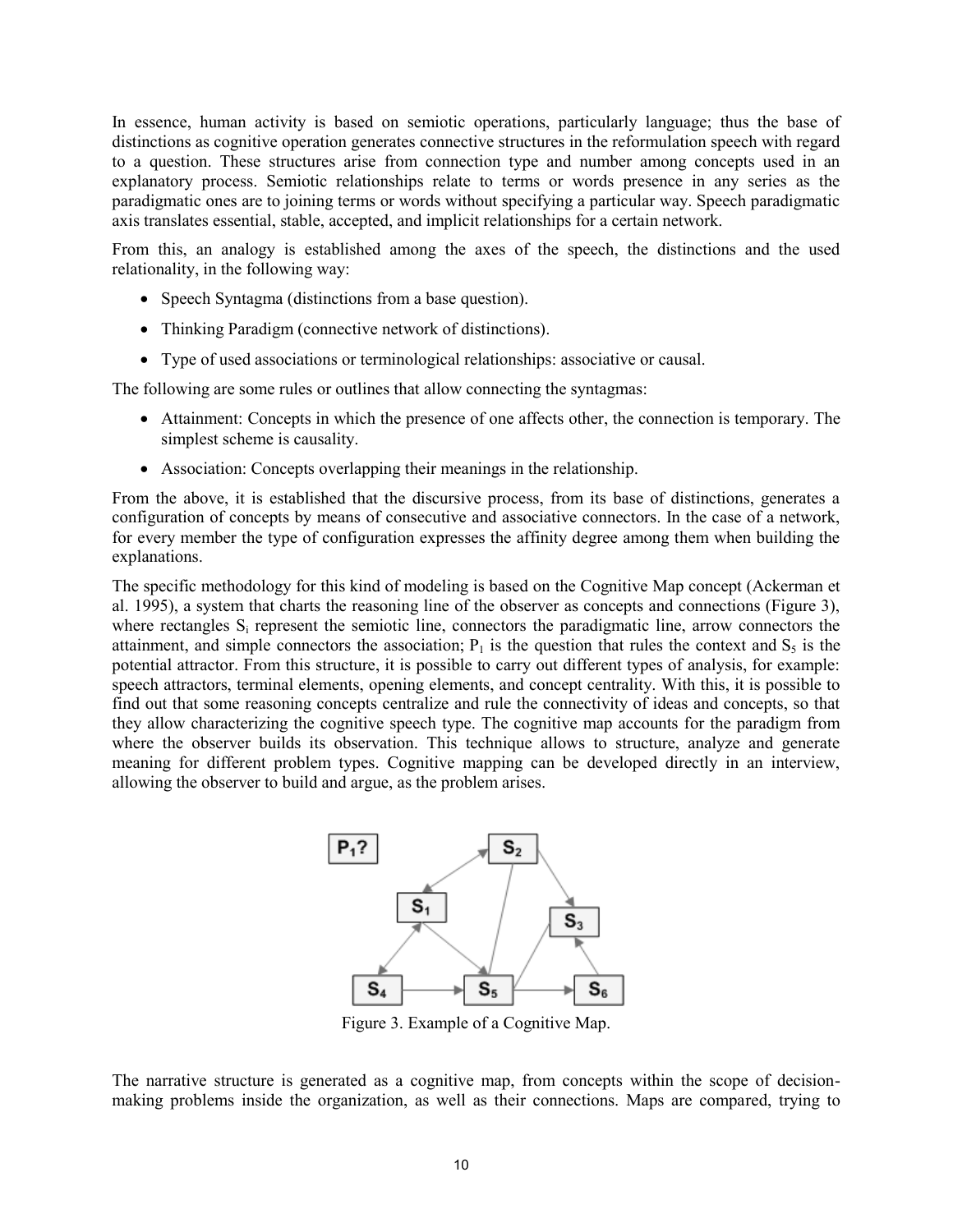establish significant differences among speech structures. The criteria used to evaluate if there are differences among speeches is focused, on one hand, in the conservation of the "attractors" of the generated structures, and in the presence of semiotic circuits. An attractor is a concept that guides and centralizes the construction of explanatory ways or argumentation; it is obtained from the calculation of centrality of the elements that compose the cognitive map. On the other hand, the comparison of every context discursive structures is focused on observing the presence or absence of circuits, specifically the presence of "recursive semiotic circuits".

These criteria allow to explicit explanatory routes (sequences of concepts that generate meaning), from which the generative mechanism of the explanation is shown. Types of analysis used and their aim are:

- **Centrality Analysis**. Prioritizes the connective density around syntagmas and their connectivity domain. The aim is to show the presence of centrality elements ruling the reformulation ways.
- **Circuit Analysis**. Extracts circuits generated by semiotic model concepts. If there is recursion (process a procedure goes through when one of the steps of the procedure involves rerunning the procedure), the complexity of the explanation structure and its way of association with other processes are predicated. When a closed circuit is formed, it generates a complex chain of argumentation.

From this, the Cognitive Type Affinity (NCA) is a function of the narrative type generated by the connectivity (attainment and association) and the recursion degree or number of present circuits when the centralizer is compared with the rest of the network.

With this, the Cognitive Type Affinity (NCA) equals to:  $f (CRT<sub>i</sub> versus CRT<sub>i</sub>)$ 

Where CRT is the connective-recursive type which allows getting the structural equivalence degree, when the members of the network are compared with their boss or centralizer. CRT is obtained from the predominant Connective Type (CT) and from the circuits presence or Recursion Degree (RD) by means of a matrix arrangement of both.

# **Connective Type (CT)**

CT is calculated from the affinity/closeness among the connective types of the centralizer  $(CT_i)$  and the rest of network members  $(CT_i)$ . This way,  $CT_j$  is equivalent to the number of Dominating Connection divided by the number of Total Connections, whose values are ranked in categories of Dominating Connective type (causal or associative).

Once  $CT_i$  is calculated, the connective dominance is calculated for the rest of the nodes of the network  $(CT_i)$ . If the connective type of a node is inversely proportional to  $CT_i$  dominance type then it takes the category of opposite. For any purpose, the subscript j is assigned to the Centralizer and the subscript i to the rest of the network.

# **Recursion Level (RL)**

RL is calculated from the rate of circuits over a heuristic value of 10. This way,  $RL<sub>i</sub>$  (centralizer) corresponds to the Number of circuits of the centralizer divided by 10. This operation iterates for all network members.

As previously mentioned, CRT is obtained from the matrix arrangement:  $CRT_{ii}$  where j equals to (CT- $RL$ )<sub>i</sub> and i equals to  $(CT-RL)$ <sub>i</sub>, values taken by the matrix are qualitatively determined. This way, when comparing the Centralizer j and the Collaborator i the Cognitive Type on the recursion is prioritized. In the case that CT of both is Associative; the distinction is determined by the recursion.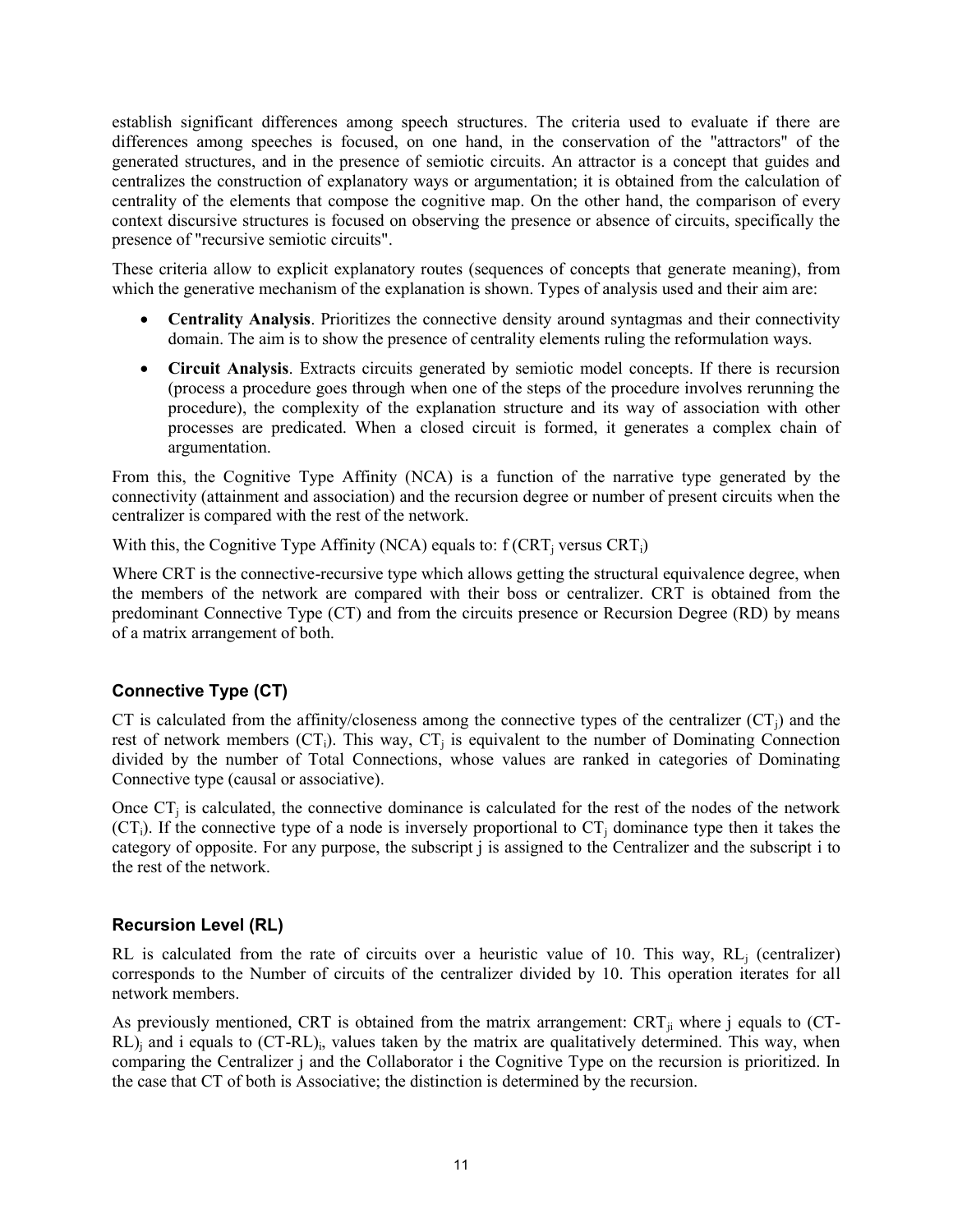Once  $CRT_{ii}$  is obtained, it is ranked in five categories depending on the closeness obtained after comparing CT-RL of the centralizer to each member of the network.

Two individuals have a high NCA inside the network if their cognitive maps are close. This means that, facing any question, people making up the network structure the solution in a similar way; therefore, they have close structures or forms, allowing them a better possibility of coherence, scenario that propitiates Production Cognitive Capital generation.

## **Network Cognitive Affinity (NCA)**

The type of feature associated to the description of the Network Cognitive Affinity is based on the idea of building an "organizational mesh" from the communication process. For the same reason, an organization is compatible if the cognitive structure (way of establishing an explanation in a context) is common for its members. In other words, they obey the same paradigmatic type. See Table 1.

| Value                     | Category                  |
|---------------------------|---------------------------|
| $0.75 \leq NCA \leq 1.00$ | Cognitively Homogeneous   |
| $0.50 < NCA \le 0.75$     | Cognitively Allied        |
| $0.25 \leq NCA \leq 0.50$ | Cognitively Loose         |
| $0.00 \leq NCA \leq 0.25$ | Cognitively Heterogeneous |

Table 1. Cognitive Affinity categories in the scope of the network.

## **3.2.3 Network Semiotic Affinity in the decisional process (NSA)**

A second step in the development of NEUS is to evaluate speech closeness, according to its content; i.e. to evaluate the semiotics associated to Cognitive Map structures.

An indicator of this is the speech attractor and, as defined previously, it is the one that centralizes the connections in relation to the universe of concepts composing the map. According to Bateson (1980), it is an *explanatory principle*. The attractor can be understood as the concept that rules the meaning of the speech. Semiotic equivalence is calculated from this base, which implies to establish the closeness among the attractor of the boss and the attractor of every member of the network. Semiotic equivalence from the attractor is calculated from certainty and similarity conditions.

The relationship established among attractors is named "relata", forming the following typology:

- Hyperrelata: Context shared by all, is equivalent to the base question.
- Hyporelata: Vertical concepts, different natures, there is no relationship.
- Holorelata: Member-class concepts, coincidence of constituent parts, equal idea.
- Merorelata: Member-class concepts, horizontal, establish inclusion.

When comparing the meanings of the attractors, there are two big categories arising to which these can ascribe, concepts whose relationship with the centralizer's attractor are of different nature, for example: "Corporate image" versus "Create internal learning cycles", where the first one comes from a strategic scope and the second one from an operational scope, i.e. in spite of being under the same hyperrelata or context, the explanatory principles that support the centralizer speeches versus its collaborator are in different hierarchical levels, which qualifies as hyporelata.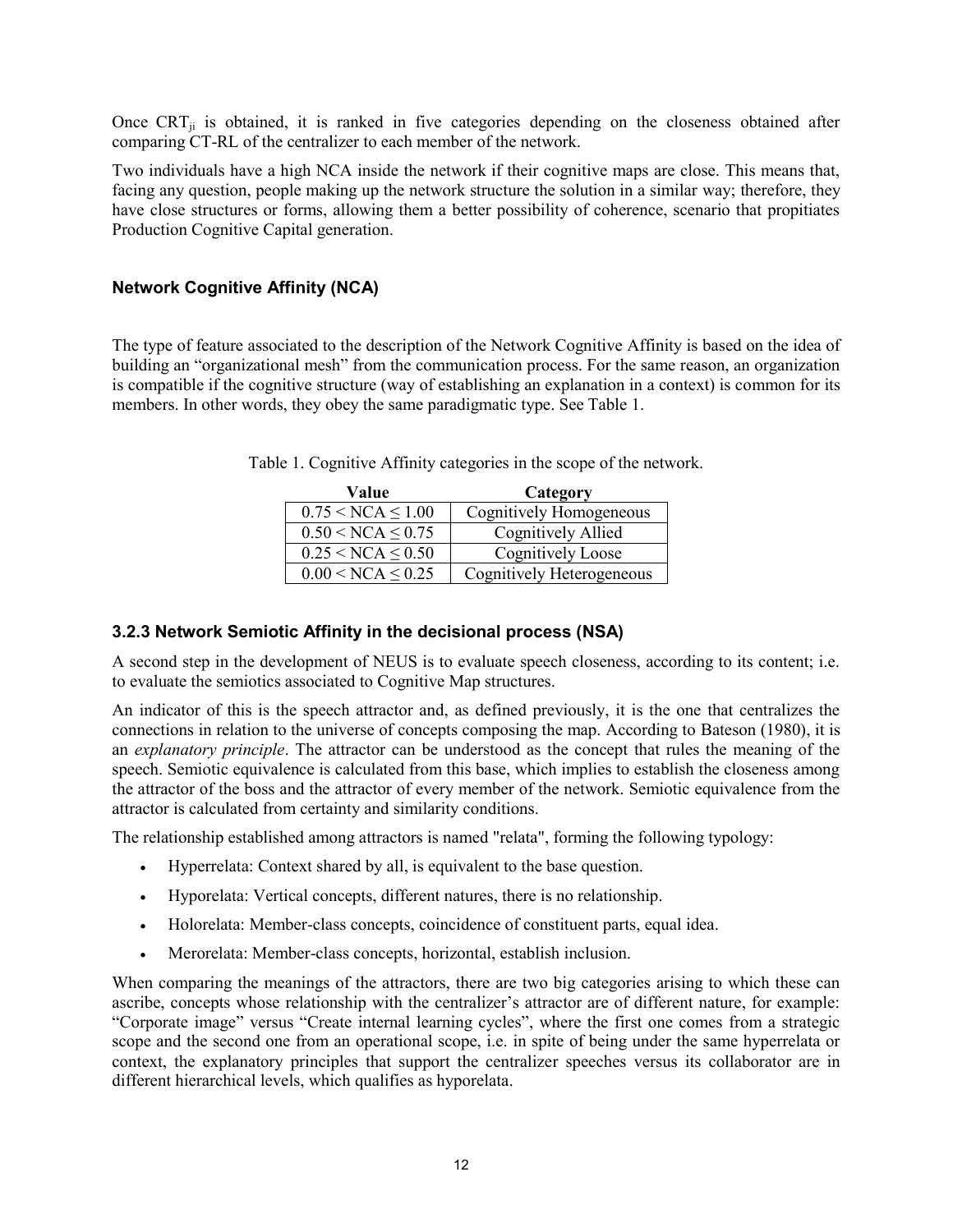Another big category refers to holo-merorelata types, which explains the equivalence degree in terms of meaning. Of both, the holorelata is where the biggest resemblance is established. As an example, the attractors "Corporate Image" and "Institutional Prestige" correspond to the same relata.

Likewise, the category of merorelata is established when there is a smaller equivalence degree between two concepts from an inclusive relationship (one is part of the other). Example, in the scope of planning "to define roles" is part of "Corporate image".

On the other hand, the concept of certainty is related to the possibilities of interpretation associated to the attractor, in a given context. This means that an attractor allowing a wide scale of meanings is classified as of low certainty, this impacts negatively on the execution of the decision-making process. For example, "Corporate Image" generates a wide scale of meanings, which diversifies and allows high degree of freedom in how it must be understood inside the network.

In the Cognitive Map scope, certainty is conveyed in the attractor's environment structure. This way, there are concentrating (incoming connections) and dissipating (outgoing connections) attractors. Because these connections are causal and associative, they can be classified according to their dominance, forming three categories: Incoming Causal, Outgoing Causal and Stationary (equal number of inputs and outputs or associative dominance). Relationship coherence is analyzed between the certainty level of the attractor and its structure. This way, an outgoing causal low certainty attractor is highly coherent, but not when it is incoming causal. This is established from that a wide meaning concept (low certainty) needs to be explained by a high number of concepts (dissipates) to be able to give content.

Then, based on similarity and certainty, a matrix array in the form SC<sub>ji</sub> where j corresponds to relataentorno**<sup>j</sup>** and i to relata-entorno**<sup>i</sup>** is developed, values taken by the matrix are qualitatively determined. This way, when comparing the Centralizer j and the Collaborator i, the type of similarity (Relata) is prioritized over certainty. In the specific case of Hiporelatas, it is not possible to compare them, since by definition there is no relationship. When comparing Merorelatas, values are determined by the certainty generated by the attraction and dissipation structure.

Once SC<sub>ji</sub> is obtained, the viability of certainty and similarity types generated by the crossover between the centralizer and each member of the network compared is analyzed. Table 2 shows the classification.

| Type       | <b>Status</b>                    | <b>Definition</b>                                            |  |
|------------|----------------------------------|--------------------------------------------------------------|--|
| Tuned up   | $0.75 \leq \text{NSA} \leq 1.00$ | Decisional process is completely reproduced by the network   |  |
| Convergent | $0.50 \leq$ NSA $\leq$ 0.75      | Decisional process is partially reproduced by the network    |  |
| Divergent  | $0.25 \leq \text{NSA} \leq 0.50$ | Decisional process is inadequately reproduced by the network |  |
| Discordant | $0.00 \leq \text{NSA} \leq 0.25$ | Decisional process is not reproduced by the network          |  |

Table 2. Network Types after the loyalty degree of decisional speech reproduction.

From the Classification, it is possible to explain the differences, in the scope of action, between a control structure that designs an action scheme and the design implementation responsible team.

## **3.2.4 Network Interactivity Affinity (NIA)**

Production Cognitive capital is constituted from success in narrative reproduction of company's management associated to the executing relational structure (command).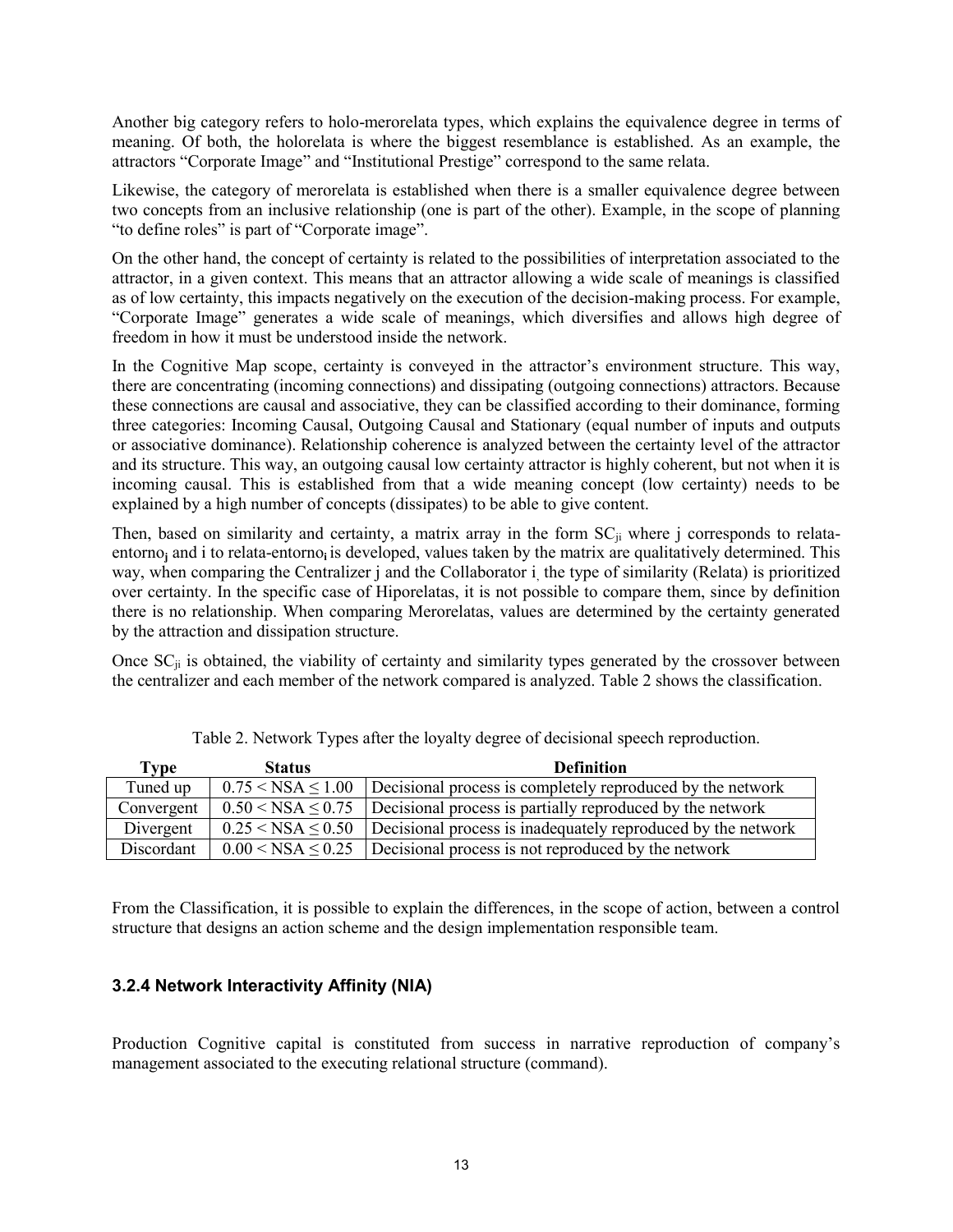Relationships are not measurable, since they belong to the information scope (Bateson 1973, 1980; Von Foerster, 1974). A methodological possibility is to deduce them from value judgments made by persons about their own colleagues in an organization. These judgments allow establishing action schemes which are translated to attraction or repulsion processes inside the network. Action schemes determining cohesion or disintegration are called network interactivity.

Establishing the organizational network configuration, from interactivity, is aimed to deduce relationship types allowing the organization to be carried out as a process. This network is constructed according to the affective-relative position of every actor inside the organization. Its construction is performed from what every member connotes in relation to other participants, from the company's daily activities.

The interactivity type of the stakeholder towards the question: how do you evaluate actor k competence against actor i to carry out a decision making process?

This interactivity process can change in time, generating a recurrent pattern, which is analyzed, evaluating if it is stable and sustainable as structure base. The stability, as interactivity type, is initially evaluated locally, this is from every actor towards the network and, later, local values are integrated into a global indicator.

NIA calculation is developed from the answers of network members to interviews. As an example, in the calculation of NIA between A and B, there are 3 "participants": A, B and R, being R the remaining members (neither A nor B) of the network.

Every participant expresses simple judgments (declaration), which are grouped according to:

- 1. A declares about (A versus B)
- 2. B declares about (A versus B)
- 3. B declares about (A versus R)
- 4. A declares about (B versus R)
- 5. R declares about (A versus B)

From the above, 3 values are calculated:

- $D_1$ ) Relative difference between 1. and 2.
- D<sub>2</sub>) Relative difference between 3. and 4.
- $D_3$ ) Average of the relative differences between (5. and 1.) and (5. and 2.)

Every difference between A and B is calculated as:  $\begin{bmatrix} A+B \end{bmatrix}$ 2  $A-B|\times\frac{(A+B)}{2}$ 

Values are weighted (by  $p_i$ ) and added, and the result is multiplied by a heuristic correction factor (k), being  $p_1$  greater than  $p_2$  and  $p_3$ .

In short, the Network Interactivity Affinity index between A and B (NIA<sub>AB</sub>) is obtained from:  $k\sum p_i D_i$ 

The resulting values are compound judgments of simple judgment comparison.

NIA values range between 0 (high level of repulsion) and 1 (high level of attraction), which is classified according to Table 3.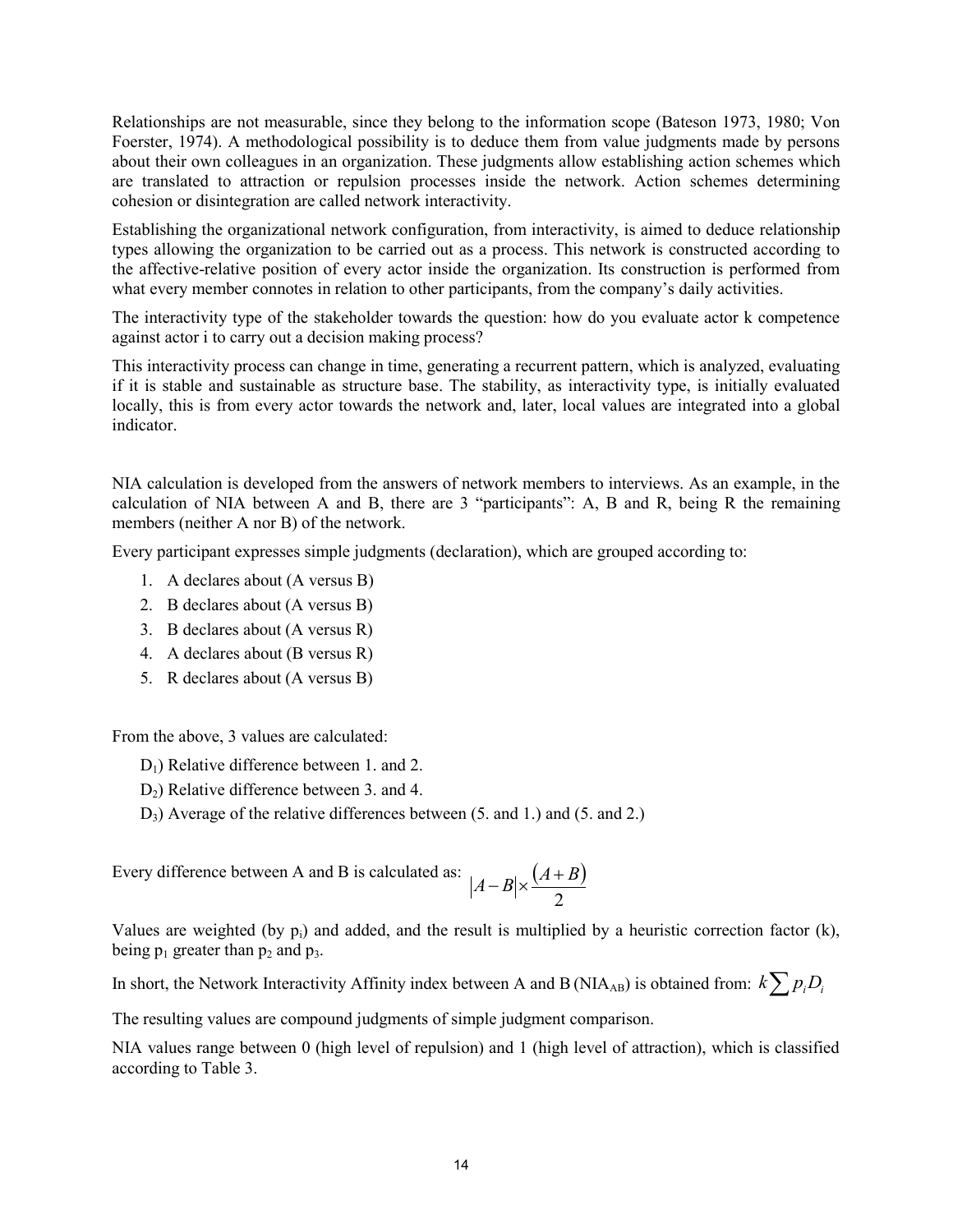| Type          | <b>Status</b>             |
|---------------|---------------------------|
| Reciprocal    | $0.75 < NIA \le 1.00$     |
| Dealer        | $0.50 \leq NIA \leq 0.75$ |
| Complementary | $0.25 < NIA \leq 0.50$    |
| Symmetrical   | $0.00 \leq NIA \leq 0.25$ |

When having a network classified as reciprocal it is said that the dominating relationships regulate the differences among persons in such a way that, in case of divergence, these are lowered through coexistence quality. In case of a dealer network, the dominating relationships force to look for agreements to normalize coexistence. Finally, complementary and symmetrical relationships generate division and rupture; the complementary because of subjection to hierarchy and the symmetrical because of direct amplification of the discrepancy.

## **3.2.5 Production Cognitive Capital (PCC) calculation**

Finally, when relating the three indicators previously described, a quantification of PCC is obtained.

It is important to emphasize PCC value in leading the network coherence state, this is essential as soon as it moves away from the idea of "reification" or objectualization of this intangible.

PCC analysis leads to a triadic interpretation of Cognitive Affinity (NCA), Semiotic Affinity (NSA) and Interactivity Affinity (NIA). It is necessary to emphasize that this process is complex, and reductionism shall be avoided in the interpretation.

Quantitatively, 
$$
PCC = \sqrt[3]{NCAxNSAxNIA}
$$

PCC takes values between 0 and 1 which are classified in Table 4.

| <b>Type</b> | Range                  | <b>Definition</b>  |
|-------------|------------------------|--------------------|
| Cohesive    | $0.8 < PCC \le 1.0$    | High coherence     |
| United      | $0.5 <$ PCC $\leq 0.8$ | Medium coherence   |
| Untied      | $0.2 <$ PCC $\leq 0.5$ | Low coherence      |
| Disperse    | $0.0 < PCC \leq 0.2$   | Very low coherence |

Table 4. Organization's Coherence Classification.

This way, a decisional network which has compatible cognitive types of sintonic speech reproduction and a reciprocal NIA, classifies as cohesive.

As said above, the way from prescriptive to postcriptive logic in relation to what is understood as knowledge production, implies locating the creation of value (as PCC) in the decisional process coherence, which can be configured as: distinction-explanation-decision-action between objectives and goals, between actions and programs, i.e. to look for the alignment according to the narrative and action axes. Incoherencies produced are fundamentally due to insufficiency of communication support to control the difference between both axes, so difference amplification is generated, by cognitive type incompatibility or low certainty speech generation in decision making, or because in the daily affective ambience a symmetrical relationship freezes any possibility of network cohesion.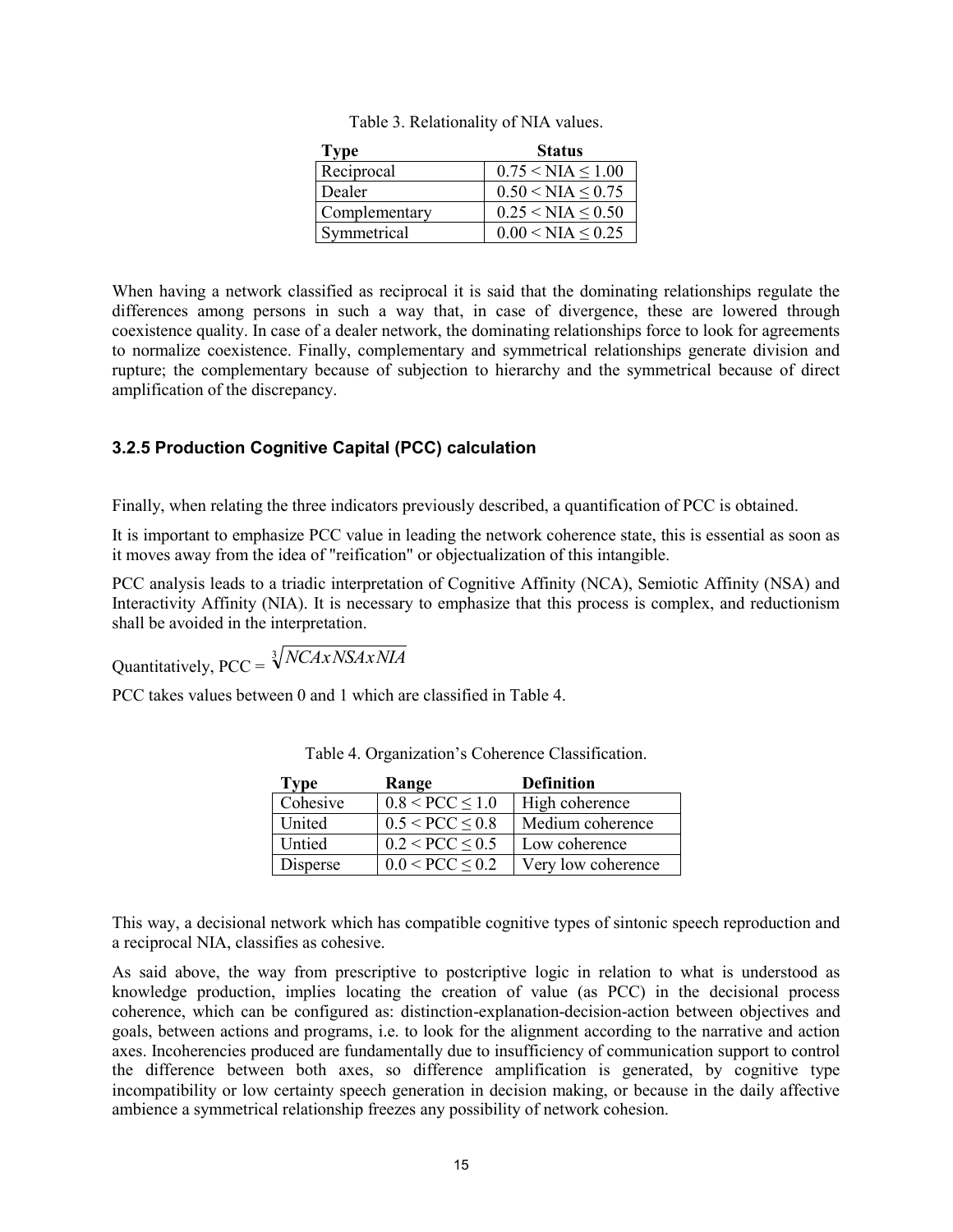Network state is dynamic. Although cognitive type is the variable showing the least possibility of change, this does not define network state by itself. This way the coherence can be improved managing speech decisional certainty and re-configuring interactivity, by generating participation in decisional modeling and modifying repulsive type interactions to non conflicting areas.

Coherence management evaluates decision-action configurations the network can take, as bending and stressing which occurs from the triadic cognition-semiotics-interactivity. These configurations are organization's PCC because they are legible not only to the own network but also to the external ones, with which they have decided to establish or to cut off relationships.

NEUS goal is the evaluation analysis and management of productive processes decisional coherence, generating a communicationally sustainable connective network, proposing configurations to manage the difference between the narratives to do and the doing of an organization.

## **3.3 Inventing an organization as relational states structure**

In the current context, the value generation process roots in understanding the strategic role of intangibles, especially when speaking about knowledge. Obligatorily, this statement involves a paradigmatic change in the vision of business and the role of R&I (Research and Innovation) what would directly affect the development of innovation strategies. Taking the above as a basis, design efforts associated with R&I must be driven from the relationship between innovation strategies and the knowledge form associated with its development, since value generation would be explained in better degree in the new economy scope.

One feature constituting this relationship is expressed in the coherence degree, which is the closeness between the narrative of decision-making and the actions actually made. Therefore, a small gap leads to a high organizational coherence degree. Under this scheme, management is stated so that its results change, from a certainty vision to a confidence one. This separation from certainty responds to the fact that organizations must be understood as communicating networks, where transactions are organized and directed from culture–language relationship, so any operation–action is always an interpretation.

This uncertainty condition in the interpretation allows to venture, then, that the center of attention is not goal fulfillment, but coherence. By the same, it is through coherence that value generation might be explained, in a better degree, in the economy of knowledge scope. Managing coherence implies designing a strategy to reduce the gap between the narrative and the actions derived from the decision making so that, a lower gap drives to organization higher coherence degree.

Value will arise in every step of the production process assembly relationships as it controls the difference between the saying and doing scopes. But, where is this difference located?, what determines the difference between the narrative and the action scopes?. A possible answer is to explain it by means of two concurrent processes:

- Meanings exchange (effectiveness in command reproduction), and
- Network interactivity (behavioral process of rapprochement or rejection among actors, when carrying out a decisional process).

In other words, the network has a way of thinking and doing, fruit of its history of decisions, which is conservative through shielding or closure operations facing external agents. This means that a person joining a network to work for the first time will not understand the network working codes, although the words are the same he/she handles.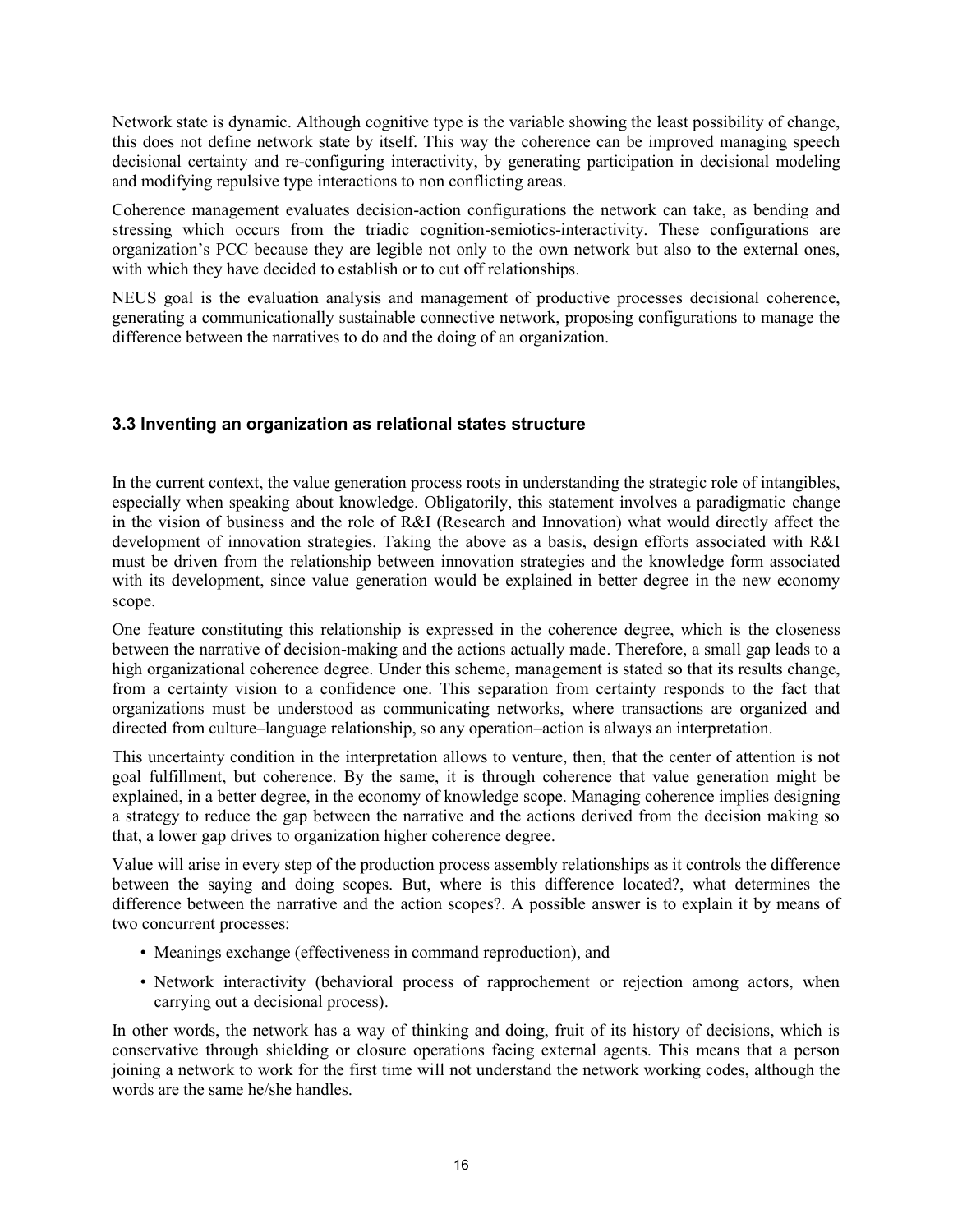Simultaneously, the persons who make up the network do not necessarily understand what the boss pretends in decision making, what will generate uncertainty and actions will be far from the wished. These processes generate differences between saying and doing and are responsible of effectiveness and efficiency loss facing strategic operations.

An organization can be defined as a "constituted relational structure, from its culture, from narrative and behavior configurations for decision making in contexts of certain meanings"; then, the coherence concept binds closely to code and meaning notions as base operation. This leads us to reconsidering management, going from a certainty belief to a confidence sensation inside uncertainty or complexity. From the above, if we consider organizations as complex systems (since their operations are fundamentally processes organized in the language, which introduces the uncertainty condition), it does not turn out to be strange to observe, in practice, the low correspondence between strategic programs and their fulfillment actions.

Analogous to Network concept, we have defined **Rel** or Relational system, which allows locating organizational problems in the relations that emerge on its daily dynamics; the above implies that relational methods evaluate persons as entities in regard to others. If we take that into account, the low correspondence would be explained as a specific state of the relational structure associated to decision making.

Both narrative and interactivity are expressed in the relational structure quality which is defined from its co-organization, cohesion, conduction and coordination, named Co4. The Strategic Alignment process to improve business coherence and congruity has been named Co4 System Configuration (the whole –inside and outside– relational system).

One of the strategic results obtained from interactivity (NIA) and semiosis is the connective structure of the network. From that it is possible to derive the key players (Everett, M. G., and Borgatti, S. P. 1999).

The key player problem is compounded of two related but different questions about a social network.

## **Type 1, KPP-1, or KPP-Neg**.

- It is the minimum set of *k* nodes which, if deleted, generate maximum perturbation or disconnection (augments the number of components or the mean distance) in the network, resulting in a residual network with minimum cohesion. They connect in high degree, allowing establishing "bridges" among all the actors; without their presence, the network fragments.
- Quantifies network fragmentation after deleting nodes in non-directed and non-weighed networks.
- To solve the problem, **Fragmentation** (F) and **Distance** ( $F<sup>D</sup>$ ) are measured in the network (graph).

Fragmentation: 
$$
F = 1 - \frac{\sum_{i} s_i (s_i - 1)}{N(N-1)}
$$

\nDistance: 
$$
F^D = 1 - \frac{2 \sum_{i > j} \frac{1}{d_{ij}}}{N(N-1)}
$$

#### **Type 2, KPP-2, or KPP-Pos**.

 It is the minimum set of *k* nodes, which is maximally connected to the rest of the network. Is used to assess the "transmission" or "dinamization" of ideas.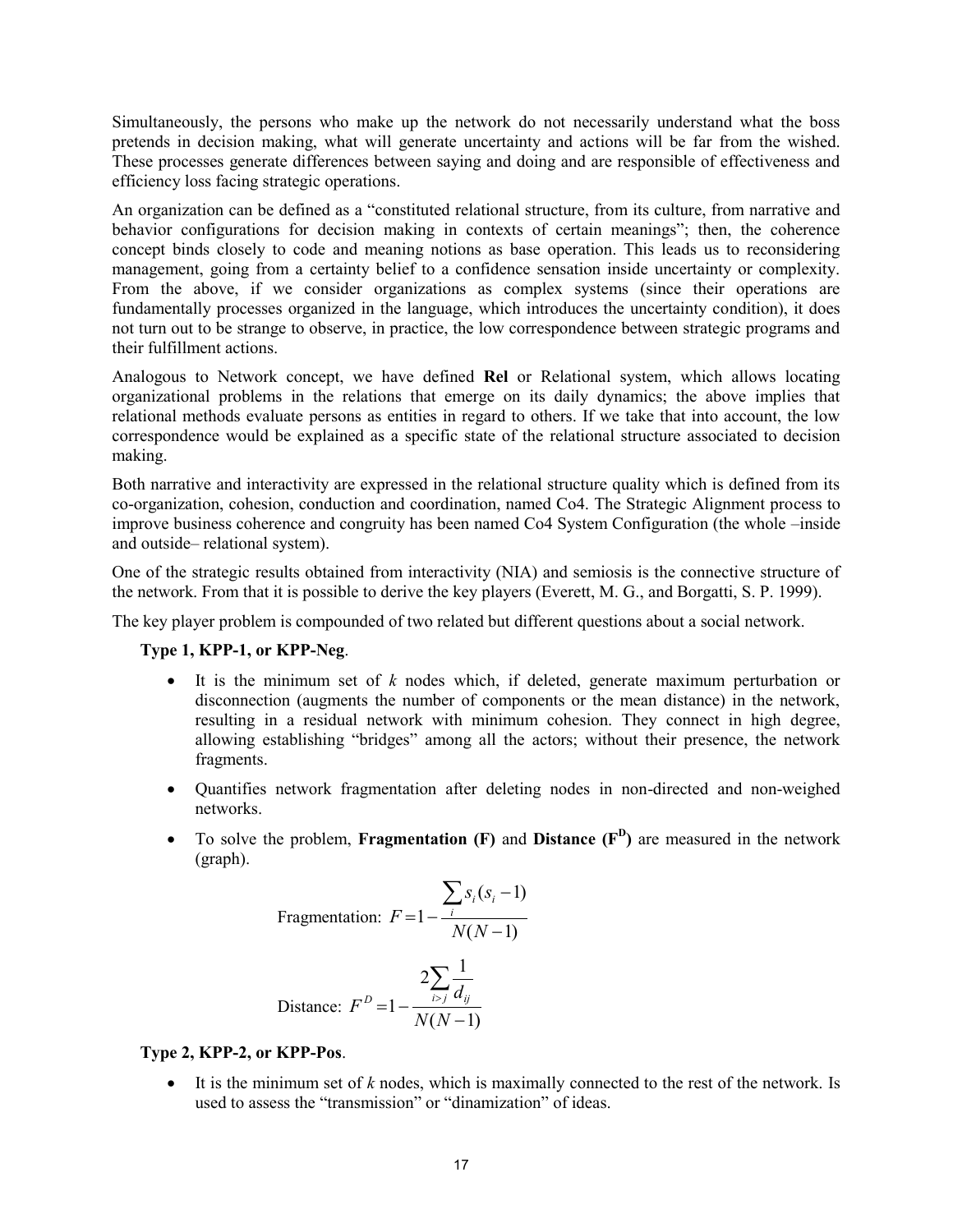- One approach is the distance-weighed **Reach**  $(\mathbb{R}^D)$ , considering differences among individual routes.
- To solve the problem, the amount of connections among a set and the rest of the network (graph) is directly measured (**cohesion among sets**).

$$
\text{Reach: } R^D = \frac{\sum_{j} \frac{1}{d_{Mj}}}{N}
$$

The state of the whole organizational Rel settles from four concomitant processes:

- **Co-organization**. Code production to maintain the organization.
- **Cohesion**. Robustness of the resulting structure from the reciprocal relations determined by interactivity and Semiosis. This way, as more reciprocal connections, more network cohesion.
- **Conduction**. Is the ruling form associated to command, which goes from highly centralized systems (hierarchies) to decentralized systems (heterarchies).
- **Coordination**. Propagation quality (reach) among members of the network facing an event.

Which we have named Co4 relational structure, as shown in figure 4. In turn, Co4 is defined according to three generative conditions:

- Cognitive type or Knowledge  $(C)$ ,
- Semiotic process or narrative (S), and
- Interactivity or confidence (I).



Figure 4. Co4 relational structure.

The qualitative expression of the four processes would be:

- Co-organization =  $f(C, S)$
- Cohesion =  $f(S, I)$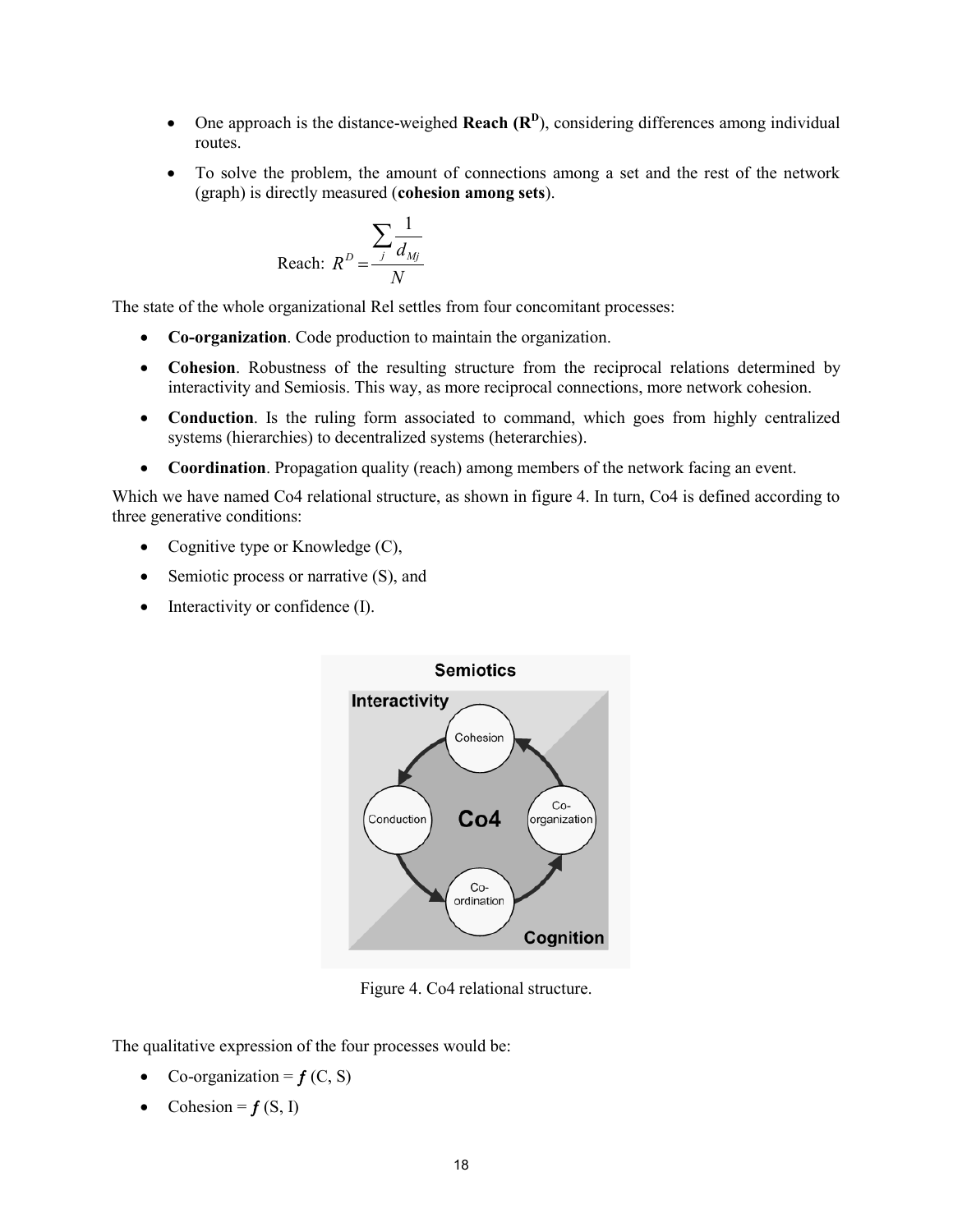- Conduction =  $f(I, S)$
- Coordination =  $f(S, C)$

Note: C, S and I factors appear in different order, reflecting this way the difference in their relative importance (weighing) for every case.

Based on the above, if in an organization, considering its form of knowledge, they are not verbalizing the business key concepts and, at the same time, suspicion exists among actors; the possible result is a low sustainability between strategic programs and their fulfillment actions. The expression of that, in Co4 jargon, will be: low cohesion, low coordination, high centralization (in conduction), and low coorganization.

Once obtained the PCC (Cohesive, United, Untied, and Disperse), types are directly related to Co4 structure, which takes a value ranging between Highly Hierarchized (low cohesion, high centralization, low coordination, and low co-organization) to Highly Heterarchized (high cohesion, low centralization, high coordination, and high co-organization).

## **Netout Process**

The art or process of Co4 improvement or reconfiguration, aiming to diminish the gap between the narrative of the decision making and their actual actions (coherence), consists of reproducing the conditions under which Co4 is generated, making business generative networks to emerge and reconfiguring those which do not contribute. This process has been defined as Netout. Depending on its location, it implies managing coherence (inside the network) and congruity (relating to other networks). The process consists of finding the network which generates business knowledge, consolidating it through the generation of semiotics or specific language, coordinated with action and change lines in repulsion interactivity types or dissociative behaviors. As a result from the above, the strategic alignment degree emerges from the language generation process and its harmonic spreading inside the network.

Coherence management through Netout can be done designing and implementing devices controlling the proper narrative field of the guidelines and the environment of the supporting relationships, strategically aligning to the managing decision making network. This alignment is translated to cohesion improvement, conduction decentralization, augmenting the relational system coordination and coorganization through integrated and configured communication channels, so that they are sustainable and, by means of which, the strategic lineaments are reinforced in the organization's day by day.

There is a set of tools which allow assessing the decisional process quality from the way of thinking (cognitive), the guidelines understanding degree (semiotic quality) and the environment or climate where the process develops (interactivity). This evaluation is established, on one hand, from the command strategic distinctions regarding those of their collaborators (cognitive maps, decision making programmable models) and on the other hand, of the interactivity state inside the team.

Co4 System Configuration allows, from results obtained in the diagnosis to establish a strategy for improving management sustainability. This process aims to elaborate narrative, by building a Strategic Scenario (S2). S2 is built by configuring four general criteria: Political, Economic, Social and Technical and twelve sub-criteria resulting from the combination of these. Every criterion and sub criterion generates a meaning context which allows comparing a set of business solution alternatives. The building process comprehends from cohesion up to congruity, organizing the team constituting a high link quality unit, both in narrative and interactivity.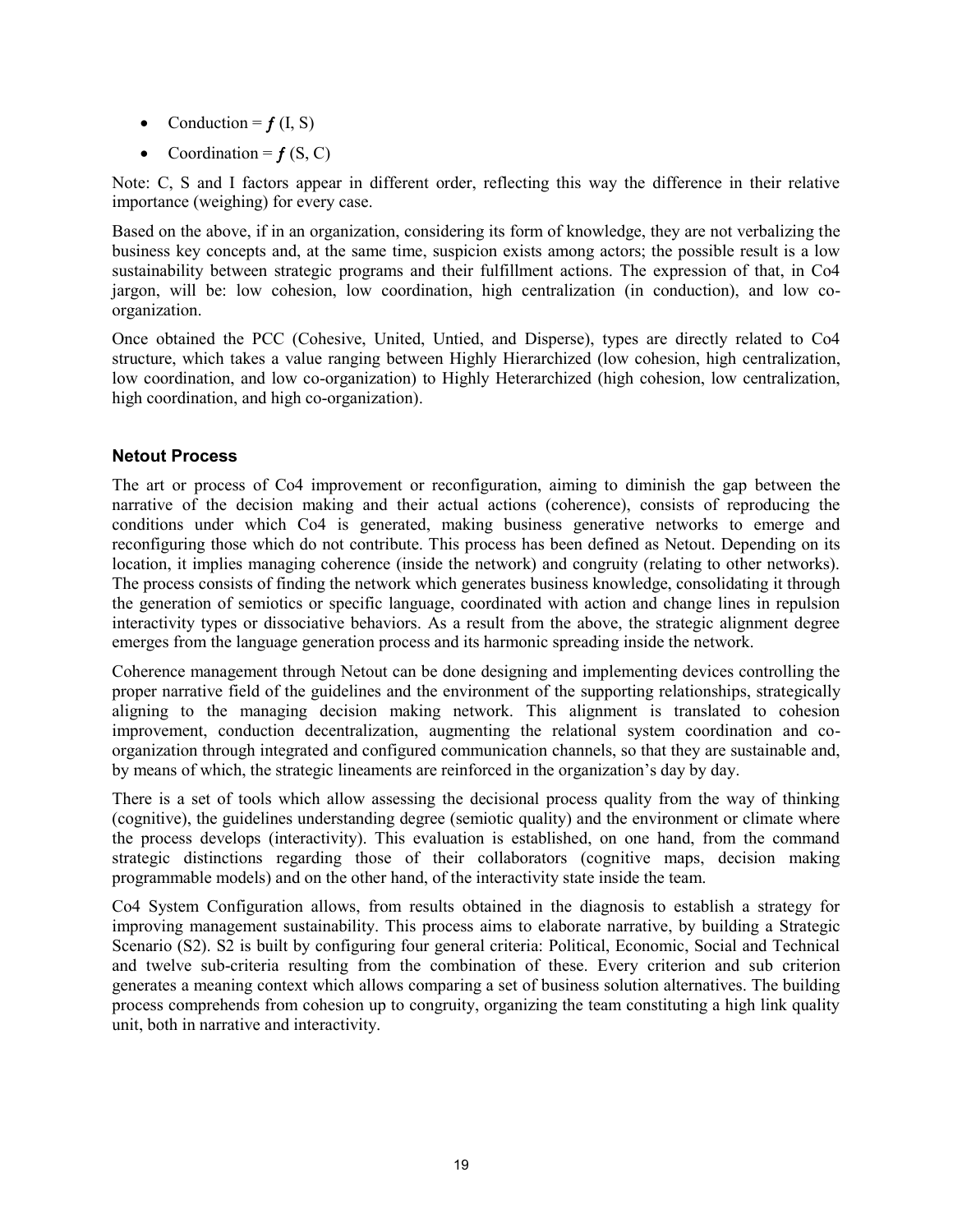# **4 FUTURE RESEARCH DIRECTIONS**

In accordance with the results achieved when applying NETOUT in different organizations, future research lines are in two scopes:

- The development of models related to relational stability of Co4 configurations obtained from semiotic and interactivity variables. It is trying to use the molecular stability concept from quantum chemistry in connectivity configurations of way of obtaining viable stages that increase the Production Cognitive Capital.
- Associated to the intervention methodology of the relational systems. In this one, the research goal is developing techniques and methods which allow improving the Co4 state as regards the semiotic and interactivity structures obtained from the simulations which produce the wished change states.

The methods used at present by our team have resulted in high effectiveness, nevertheless, although we have achieved changes of state in the organizations, they respond more to a casual drift than to a strategy aimed to one or a set of states.

# **5 CONCLUSIONS**

Today, there must be a paradigm shift, from object to relation. Relations constitute complexity, and result from Rel's culture. This way, uncertainty as a condition is added. The strategy to aboard this kind of system is understanding how territory narratives are produced and interchanged to generate meaning and action equivalence among relational systems. The above invites us to correct certainty-based criteria, specifically in what is named value creation through knowledge production. As stated early in the development of this chapter, knowledge is configurative, which translates into organizational structures highly dependent of their interactivity and semiosis; by the same, intellectual capital production is partially located at those organizational structures which are highly coherent; i.e. decision making, as an action, is very close to the proposed narrative corresponding to that action; strictly speaking, is where decision making supporting knowledge process is produced. From a relational epistemology view, we can deduce that intellectual capital can not be conceived as an object, but as a process, the Production Cognitive Capital.

Organization's Production Cognitive Capital shall be understood as the knowledge which generates the value of use and the value of exchange.

- The value of use is a function of organizational coherence; hence its generation depends directly on the cognitive type, semiotic quality, and trust.
- The value of Exchange is a function of congruity, which implies that the three factors (Cognitive type, Semiotic quality and Trust) go legitimated in an exchange relationship between two Rels.

Productive Cognitive Capital is the one that generates sustainability as a value generation process, so that its measurement shows the Rel's efectiveness in producing the organization's Intellectual Capital.

Finally, wealth generation in the new economy will depend on relationships quality which should structurally overcome hierarchies, moving to heterarchies.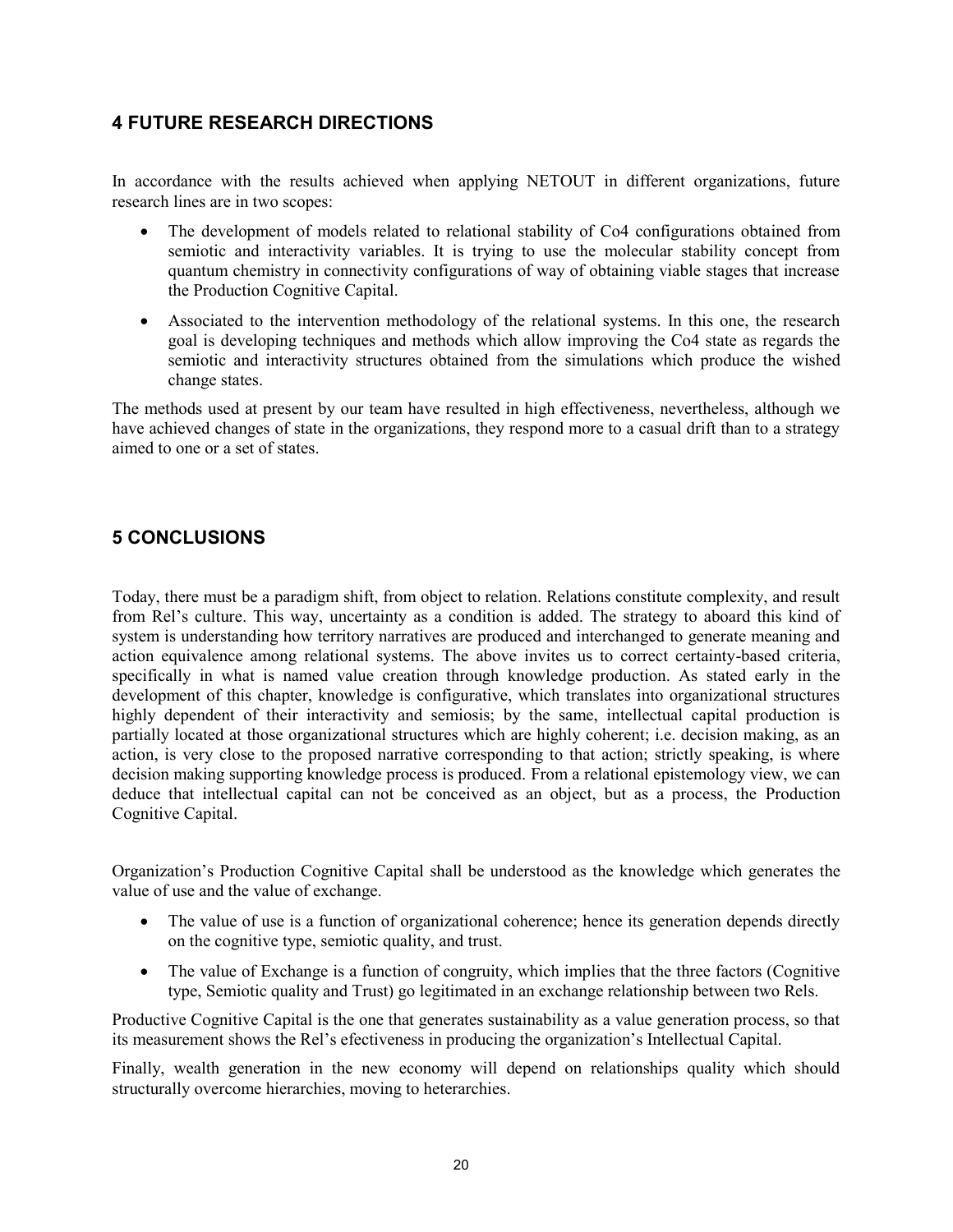#### **6 REFERENCES**

Ackerman, F., Eden, C. & Cropper, S. (1995). *Getting Started with Cognitive Mapping*. Glasglow, UK: University of Strathclyde.

Andriessen, D. (2001). Weightless wealth: four modifications to standard Intellectual Capital theory. *Journal of Intellectual Capital*. 2(3). 204 – 214.

Bateson, G. (1973). *Steps to an Ecology of Mind*. Boulder, Co: Paladin Books.

Bateson, G. (1980). *Mind and Nature - A Necessary Unity*. New York: Bantam Books.

Everett, M. G., & Borgatti, S. P. (1999). The centrality of groups and classes. *Journal of Mathematical Sociology, 23* (3),181-201.

Lavanderos, L. & Malpartida, A. (2001). *Cognición y Territorio*. Editorial Universitaria UTEM, Santiago. 190 pp.

Lavanderos, L. & Malpartida, A. (2005). Teoría relacional de la comunicación como proceso eco semio autopoiético. *Complexus, 1*(2), 45-86, [http://www.sintesys.cl/complexus/revista2/articulos2/complexus2.pdf.](http://www.sintesys.cl/complexus/revista2/articulos2/complexus2.pdf)

Malpartida, A. & Lavanderos, L. (2000). *Ecotomo: A nature or society-nature relationship?*. Actha Biotheoretica Vol 48.

Petty R., Guthrie J. (2000). Intellectual capital literature review. Measurement, reporting and management. *Journal of Intellectual Capital*. 1(2), 155-176.

Stewart, T. (1998). *Intellectual Capital: The New Wealth of Organizations*. New York: Broadway Business.

Sun, R. & Alexandre, F. (Eds.) (1997). *Connectionist symbolic integration*. London:LEA.

Varela, F. (1998). *Conocer*. Editorial Gedisa. Spain. 120 pp.

Varela, F., Thompson, E. & Rosch, E. (1992). *The Embodied Mind: Cognitive Science and Human Experience*. Boston: MIT Press.

Von Foerster, H. (1974). Notes pour un Épistémologie des objets vivants. In E. Morin and M. Piatelli-Palmerini (Eds.), *L'unité de L'homme* (pp. 401-417). Paris: Editions du Seuil.

Von Foerster, H. (1974). *Cybernetics of Cybernetics.* Biological Computer Laboratory, Department of Electricity. University of Illinois.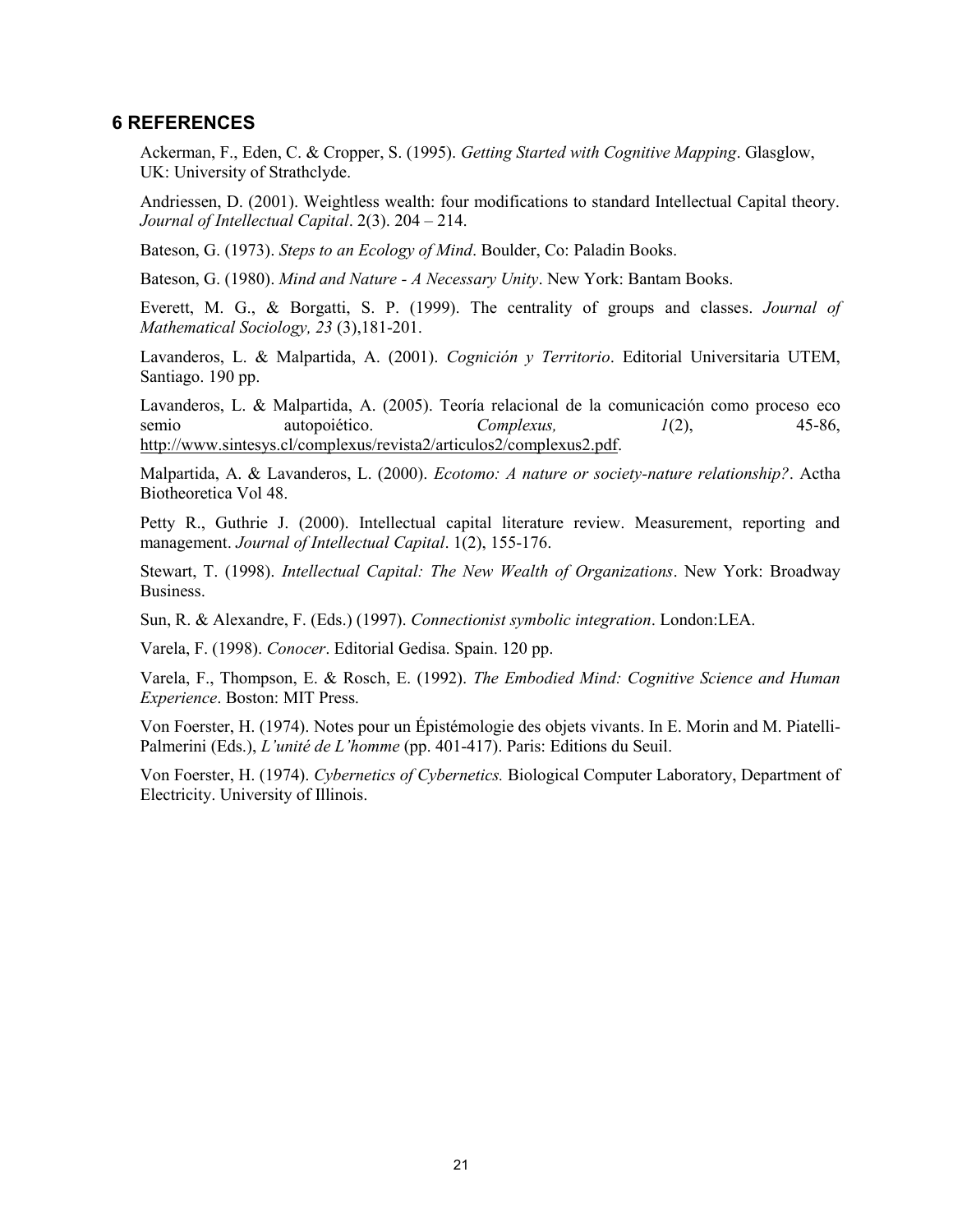# **7 KEY TERMS and DEFINITIONS**

- **Cognitive Sciences**: Theories and scientific analyses of knowledge in all its dimensions.
- **Coherence**: Closeness between narrative and its corresponding actions.
- **Congruity**: Emergent feature of the relationship among the command team and other networks inside and outside the organization.
- **Intangibles**: Use value configurations which, in the exchange process (exchange value), are transformed into assets.
- **Key Players**: Given a social network, there are members who play different roles, one kind, if removed, would maximally disrupt communication among the remaining members, and the other, who are maximally connected to all other members.
- **Knowledge**: Territoriality configurations, i.e., generation of bonding and belonging codes, by way of configurations of the networks within a process, which the network designates as value.
- **Production Cognitive Capital**: Knowledge generating use and exchange value in a productive context.
- **Relational Approach**: Epistemology which supports the knowledge process in any relationship, which configures as culture-determined effective and affective distinctions.
- **Sustainability**: Organization's conservative strategy, as a relational system, from structural or configurational changes in the relationships, determined from the culture.
- **Uncertainty**: Time-space location impossibility of extracting the difference between two objects.